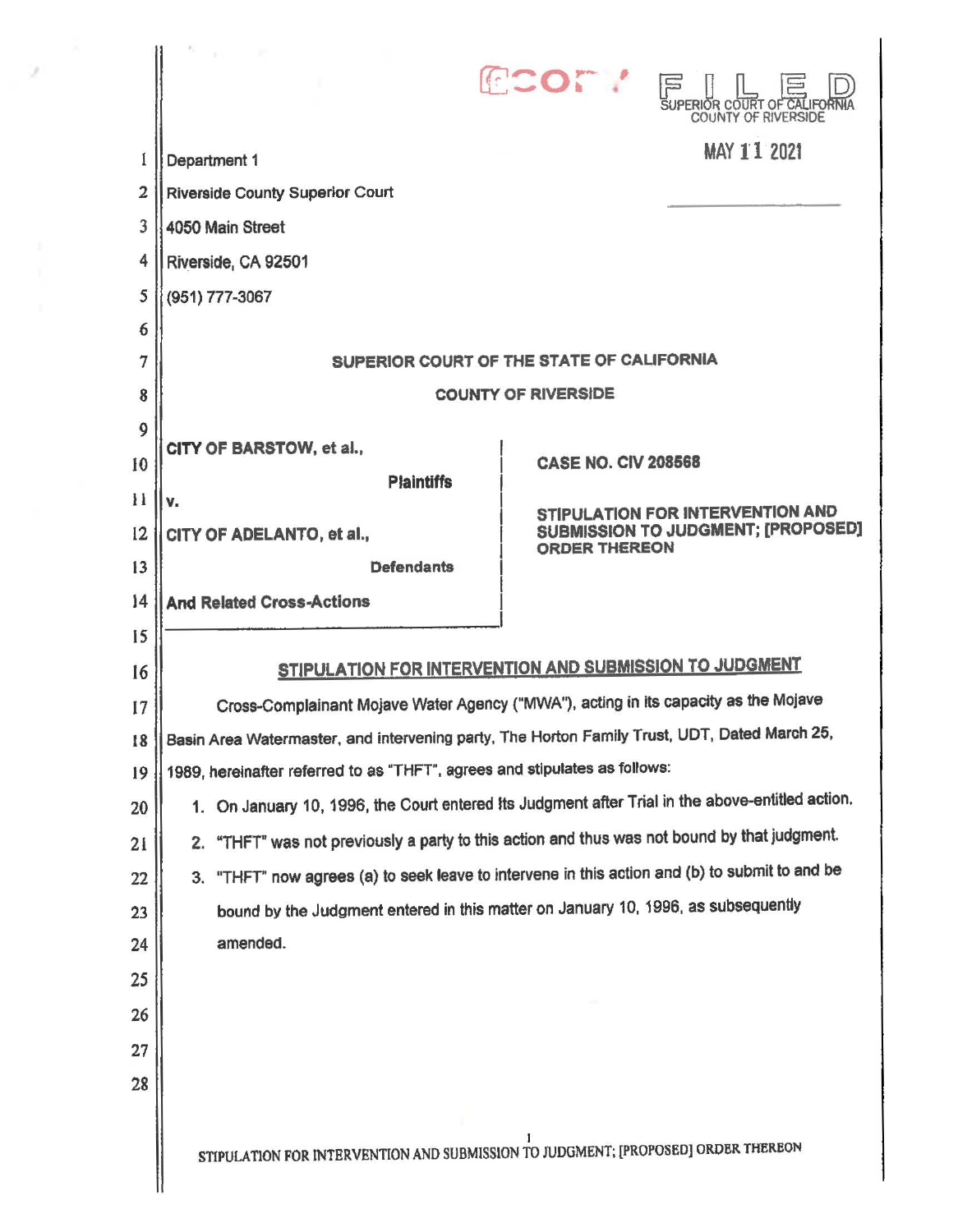$\mathbf{1}$ 4. "THFT'' further stipulates to a Base Annual Production Right of 441 acre-feet. Dated:  $-4$  /a /2  $a\infty$ Gretchen T. Horton, Trustee The Horton Family Trust. UDT. Dated March 25, 1989 **BRUNICK, McELHANEY & KENNEDY PLC**  Dated:  $4 - 27 - 21$ By:  $\sqrt{1}$  William J. Brunick, Attorney for Defendant & Cross-Complainant, MOJAVE WATER AGENCY STIPULATION FOR INTERVENTION AND SUBMISSION TO JUDGMENT; [PROPOSED] ORDER THEREON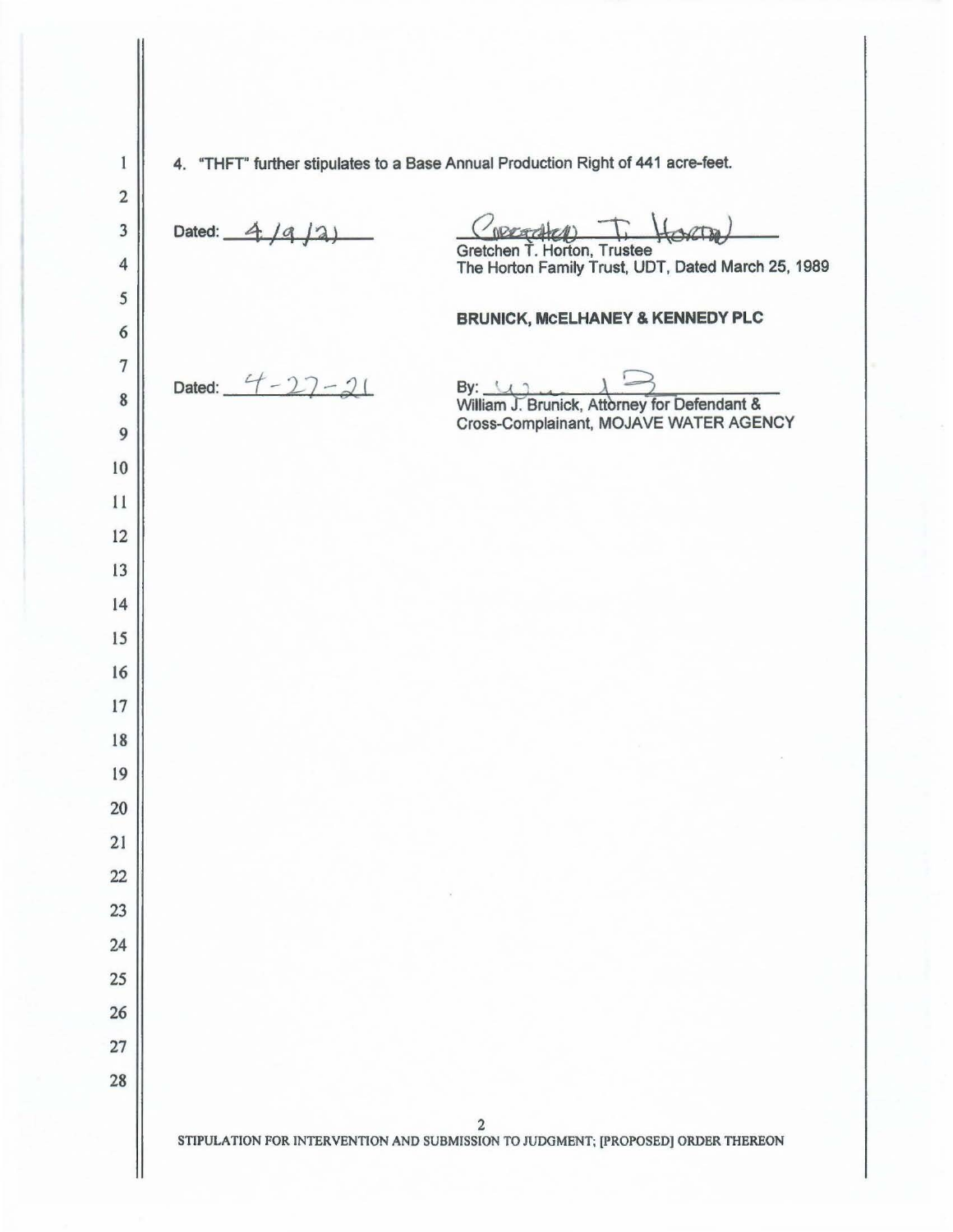| l              | <b>ORDER PURSUANT TO STIPULATION</b> |                                                                                                        |                             |  |
|----------------|--------------------------------------|--------------------------------------------------------------------------------------------------------|-----------------------------|--|
| 2              |                                      | Pursuant to the stipulation recited above, IT IS HEREBY ORDERED:                                       |                             |  |
| 3              |                                      | A. The requested leave to intervene is granted. The Horton Family Trust, UDT, Dated March              |                             |  |
| 4              |                                      | 25, 1989 is hereby made a party to this action and is bound by the terms of the Judgment               |                             |  |
| 5              |                                      | after Trial, dated January 10, 1996 as thereafter amended.                                             |                             |  |
| 6              |                                      | B. This order is conditioned on there being no meritorious objections to the intervention. If any      |                             |  |
| $\overline{7}$ |                                      | party to this action opposes the intervention of The Horton Family Trust, UDT, Dated March             |                             |  |
| 8              |                                      | 25, 1989 for any reason, that party shall file a written objection to the intervention with the        |                             |  |
| 9              |                                      | Court no later than 30 days from the date that the Watermaster sends out written notice of             |                             |  |
| 10             |                                      | this order.                                                                                            |                             |  |
| $\mathbf{1}$   |                                      | C. If any such objection is filed, the party filing the objection shall deliver a copy of that party's |                             |  |
| 12             |                                      | objection to the Watermaster no later than three court days after the filing date.                     |                             |  |
| 13             |                                      | D. The Watermaster shall promptly serve copies of the objection on all other parties and shall         |                             |  |
| 14             |                                      | file a proof of service with the Court.                                                                |                             |  |
| 15             |                                      | E. Upon receiving a conformed copy of an objection, the Watermaster shall request a hearing            |                             |  |
| 16             |                                      | date from the Court.                                                                                   |                             |  |
| 17             |                                      | F. If no objection is filed within the time specified above, then this order granting intervention     |                             |  |
| 18             |                                      | and submitting the intervenor to the terms of the Judgment after Trial shall become final and          |                             |  |
| 19             |                                      | unconditional without further order of this Court.                                                     |                             |  |
| 20             |                                      | G. If an objection is filed but overruled following a hearing on that objection, then the order shall  |                             |  |
| 21             |                                      | become final and unconditional upon the entry of the order overruling that objection.                  |                             |  |
| 22             |                                      |                                                                                                        |                             |  |
| 23             |                                      |                                                                                                        | Craig G. Riemer             |  |
| 24             |                                      | Dated: May, 6, 2021                                                                                    | Hon. Craig G. Riemer        |  |
| 25             |                                      |                                                                                                        | Judge of the Superior Court |  |
| 26             |                                      |                                                                                                        |                             |  |
| 27             |                                      |                                                                                                        |                             |  |
| 28             |                                      |                                                                                                        |                             |  |
|                |                                      | STIPULATION FOR INTERVENTION AND SUBMISSION TO JUDGMENT; [PROPOSED] ORDER THEREON                      |                             |  |

 $\mathcal{A}^{\rm eff}$  ,  $\mathcal{A}^{\rm eff}$ 

 $\begin{array}{c} \hline \end{array}$ 

ł

 $\langle \rangle$ 

 $\mu^{-1}$ 

 $\overline{\phantom{a}}$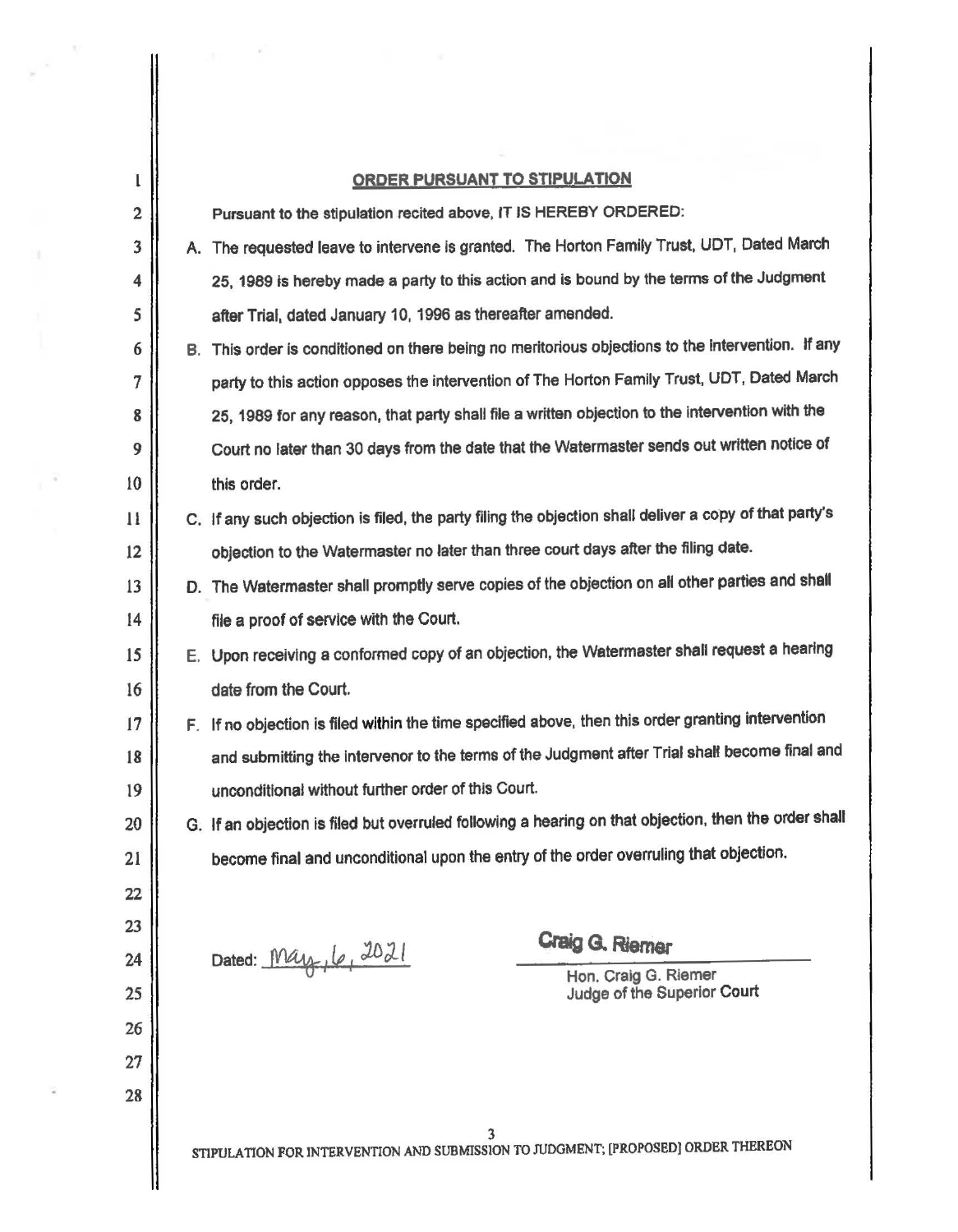## **PROOF OF SERVICE**

## **STATE OF CALIFORNIA } COUNTY OF SAN BERNARDINO}**

I am employed in the County of the San Bernardino, State of California. I am over the age of 18 and not a party to the within action; my business address is 13846 Conference Center Drive, Apple Valley, California 92307.

On April 28, 2021, the document(s) described below were served pursuant to the Mojave Basin Area Watermaster's Rules and Regulations paragraph 8.B.2 which provides for service by electronic mail upon election by the Party or paragraph 10.D, which provides that Watermaster shall mail a postcard describing each document being served, to each Party or its designee according to the official service list, a copy of which is attached hereto, and which shall be maintained by the Mojave Basin Area Watermaster pursuant to Paragraph 37 of the Judgment. Served documents will be posted to and maintained on the Mojave Water Agency's internet website for printing and/or download by Parties wishing to do so.

Document(s) filed with the court and served herein are described as follows:

## **STIPULATION FOR INTERVENTION AND SUBMISSION TO JUDGMENT; [PROPOSED] ORDER THEREON**

 $X$  (STATE) I declare under penalty of perjury under the laws of the State of California that the above is true and correct.

Executed on April 28, 2021 at Apple Valley, California.

 $2$  fluid

Jeffrey D. Ruesch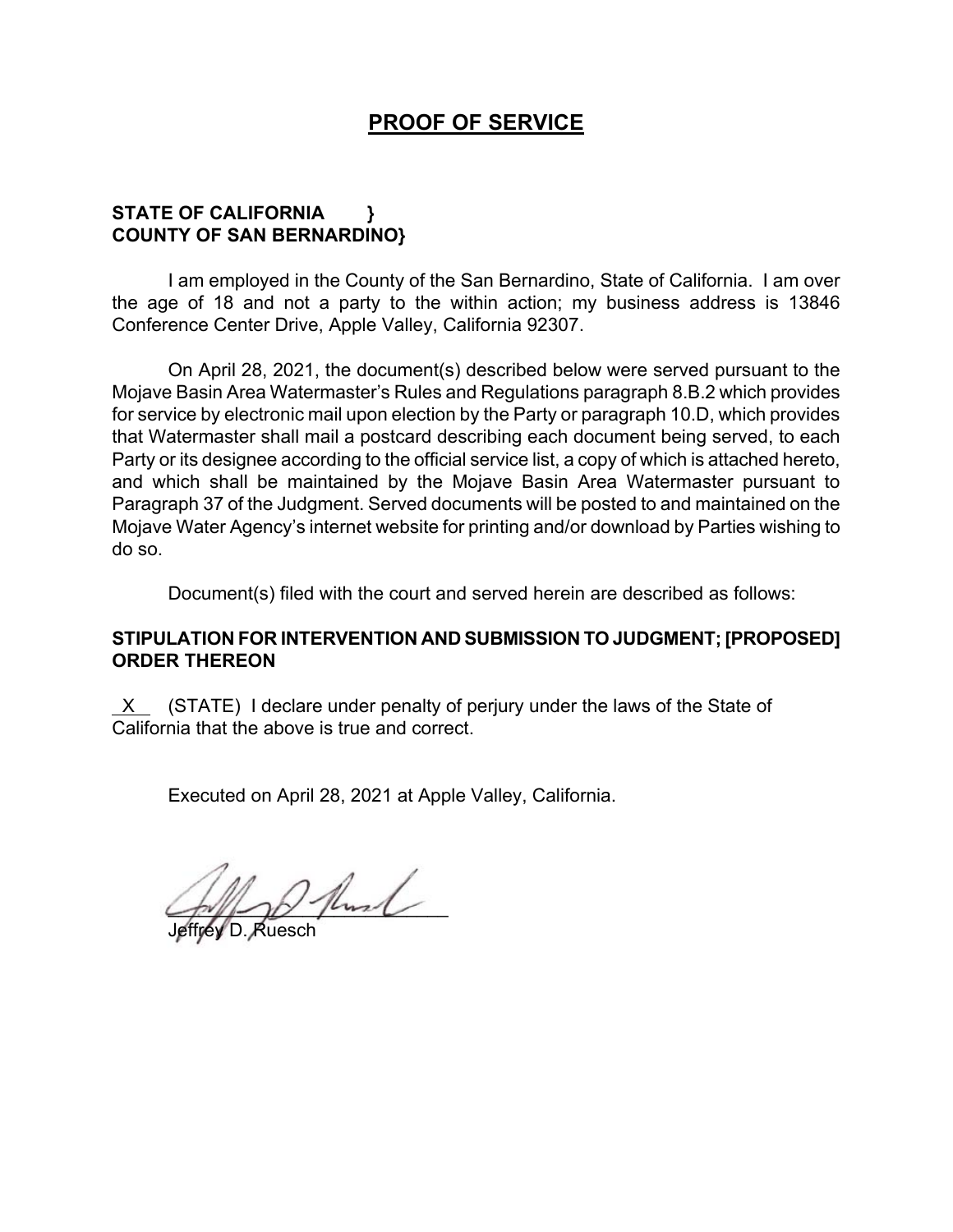35250 Yermo, LLC 11273 Palms Blvd., Ste. D. Los Angeles, CA 90066-2122 Attn: Roberto Munoz

Ades, John and Devon (via email) (adesdevon@gmail.com)

Ahn Revocable Living Trust (via email) P. O. Box 45 Apple Valley, CA 92307-0001 Attn: Chun Soo and Wha Ja Ahn<br>(chunsooahn@naver.com)

Ahn, Chun Soo and Wha Ja (via email) P. O. Box 45 Apple Valley, CA 92307-0001 Attn: Chun Soo Ahn (chunsooahn@naver.com) Ake, Charles J. and Marjorie M.

American States Water Company 1920 W. Corporate Way Anaheim, CA 92801-5373 Attn: Ana Chavez **Anderson, Ross C.** and Betty J.

Apple Valley Heights County Water District P. O. Box 938 Apple Valley, CA 92308-0938 Attn: Matthew Patterson

Apple Valley, Town Of 14955 Dale Evans Parkway Apple Valley, CA 92307-3061 Attn: Tina Kuhns

Atchison, Topeka, Santa Fe Railway Company 2301 Lou Menk Drive, GOB-3W Fort Worth, TX 76131-2825 Attn: Blaine Bilderback

Bailey 2007 Living Revocable Trust, Sheré R. (via email) 10428 National Blvd Los Angeles, CA 90034-4664 Attn: Sheré R. Bailey<br>(LegalPeopleService@gmail.com)

Bar-Len Mutual Water Company (via email) P. O. Box 77 Barstow, CA 92312-0077 Attn: Casey Slusser (barlenwater@hotmail.com; casey.slusser@gmail.com)

Abshire, David V. P. O. Box # 2059 Lucerne Valley, CA 92356-2059 Attn: John McCallum

Aerochem, Inc. (via email) 4001 El Mirage Rd. Adelanto, CA 92301-9489 Attn: Pedro Dumaua (pdumaua@ducommun.com)

Ahn Revocable Trust (via email) 29775 Hunter Road Murrieta, CA 92563-6710 Attn: Simon Ahn (ssahn58@gmail.com)

2301 Muriel Drive, Apt. 67 Barstow, CA 92311-6757

13853 Oakmont Dr. Victorville, CA 92395-4832

Apple Valley Unified School District 12555 Navajo Road Apple Valley, CA 92308-7256 Attn: Mathew Schulenberg

Aqua Capital Management LP (via email) 7914 W. Dodge Rd., Ste. 482 Omaha, NE 68114-3417 Attn: David L. Penrice (dpenrice@acmwater.com)

Atchison, Topeka, Santa Fe Railway Company (via email) 2650 Lou Menk Drive, MOB-2 Fort Worth, TX 76131-2825 Attn: Blaine Bilderback (Blaine.Bilderback@bnsf.com)

Bar H Mutual Water Company (via email) P. O. Box 844 Lucerne Valley, CA 92356-0844 Attn: Daniel Shaw (barhwater@gmail.com) Barber, James B.

Baron, Susan and Palmer, Curtis 141 Road 2390 Aztec, NM 87410-9322 Attn: Curtis Palmer

Adelanto, City Of 11600 Air Expressway Adelanto, CA 92301-1914 Attn: Daniel Best

Agcon, Inc. (via email) 17671 Bear Valley Road Hesperia, CA 92345-4902 Attn: Lori Clifton (lclifton@robarenterprises.com)

Ahn, Chun Soo and David (via email) 19130 San Jacinto Way Apple Valley, CA 92308-6748 Attn: David Ahn (davidahnmd@gmail.com, chunsooahn@naver.com)

America United Development, LLC (via email) 19625 Shelyn Drive Rowland Heights, CA 91748-3246 Attn: Paul Tsai (paul@ezzlife.com)

Apple Valley Foothill County Water District (via email) 22545 Del Oro Road Apple Valley, CA 92308-8206 Attn: Daniel B. Smith (avfcwd@gmail.com)

Apple Valley View Mutual Water Company P. O. Box 3680 Apple Valley, CA 92307-0072 Attn: Emely and Joe Saltmeris

Archibek, Eric 41717 Silver Valley Road Newberry Springs, CA 92365-9517

Avila, Angel and Evalia 1523 S. Visalia Compton, CA 90220-3946

43774 Cottonwood Road Newberry Springs, CA 92365

Barstow, City of (via email) 220 East Mountain View Street -Suite A Barstow, CA 92311 Attn: Jennifer Riley (hriley@barstowca.org)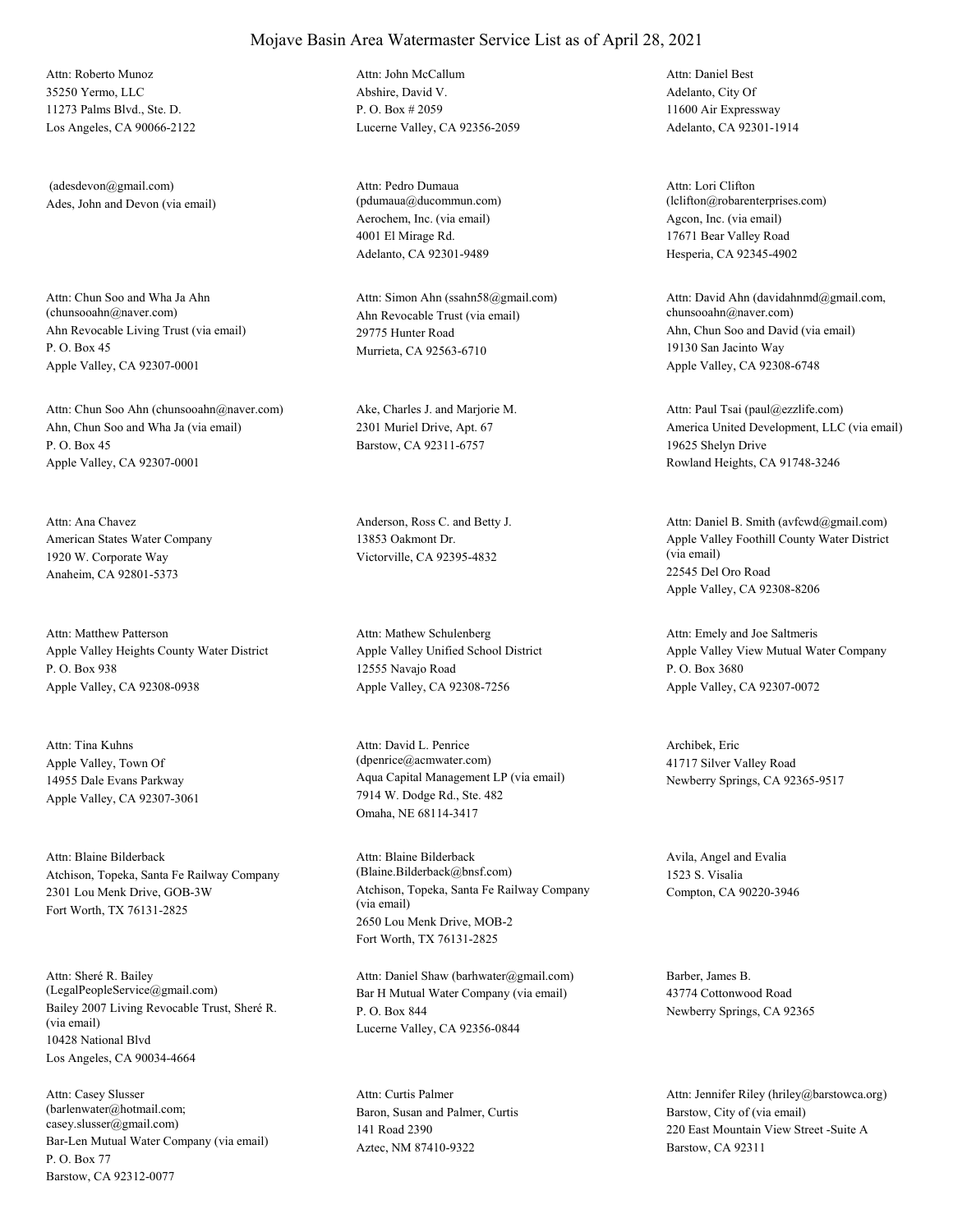Bass Trust, Newton T. 14924 Chamber Lane Apple Valley, CA 92307-4912 Attn: Barbara Davison

Beinschroth, Andy Eric 6719 Deep Creek Road Apple Valley, CA 92308-8711

Borja, Leonil T. and Tital L. 20784 Iris Canyon Road Riverside, CA 92508-

Brommer House Trust 9435 Strathmore Lane Riverside, CA 92509-0941 Attn: Marvin Brommer

Bruneau, Karen 19575 Bear Valley Rd. Apple Valley, CA 92308-5104

Budget Finance Company 1849 Sawtelle Blvd., Ste. 700 Los Angeles, CA 90025-7012 Attn: Noah Furie Bunnell, Dick

Calico Lakes Homeowners Association (via email) 11860 Pierce Street, Suite 100 Riverside, CA 92505-5178 Attn: Shanna Ghale (shanna.ghale@associa.us)

CalPortland Company - Agriculture (via email) P. O. Box 146 Oro Grande, CA 92368-0146 Attn: Catalina Fernandez-Moores (jgammett@calportland.com)

Campbell, M. A. and Dianne 12526 Donegal Way Houston, TX 77047-2810 Attn: Myron Campbell II Carlton, Susan

#### Mojave Basin Area Watermaster Service List as of April 28, 2021

Bastianon Revocable Trust 9484 Iroquois Rd. Apple Valley, CA 92308-9151 Attn: Remo E. Bastianon

Bell, Charles H. Trust dated March 7, 2014 (via email) P. O. Box 193 Lucerne Valley, CA 92356-0193 Attn: Chuck Bell (chuckb@sisp.net) Best, Byron L.

Box, Geary S. and Laura P. O. Box 402564 Hesperia, CA 92340-2564

Brown, Bobby G. and Valeria R. 26776 Vista Road Helendale, CA 92342-9789 Attn: Paul Johnson Brown, Jennifer

Bryant, Ian (via email) 15434 Sequoia Avenue - Office Hesperia, CA 92345-1667 (irim@aol.com)

8589 Volga River Circle Fountain Valley, CA 92708-5536

California Department Of Transportation (via email) 464 W. 4th Street San Bernardino, CA 92401-1407 Attn: Michael P. Naze (michael.naze@dot.ca.gov) CalMat Company

CalPortland Company - Oro Grande Plant (via email) P. O. Box 146 Oro Grande, CA 92368-0146 Attn: Catalina Fernandez-Moores (jgammett@calportland.com) Camanga, Tony and Marietta

P.O. Box 193 Yermo, CA 92398-0193

Beinschroth Family Trust (via email) 18794 Sentenac Apple Valley, CA 92307-5342 Attn: Mike Beinschroth (Beinschroth@gmail.com)

21461 Camino Trebol Lake Forest, CA 92630-2011

Bracht, William F. and Alexander, Alicia M. 12439 Addison Street N. Hollywood, CA 91607 Attn: Alicia Alexander

10001 Choiceana Ave. Hesperia, CA 92345

Bubier, Diane Gail (via email) 46263 Bedford Rd. Newberry Springs, CA 92365-9819 (bubierbear@msn.com)

Bush, Kevin (via email) 7768 Sterling Ave. San Bernardino, CA 92410-4741 (kjbco@yahoo.com)

405 N. Indian Hill Blvd. Claremont, CA 91711-4614 Attn: Robert W. Bowcock

48924 Bedford Rd. Newberry Springs, CA 92365 Attn: Tony Camanga

Casa Colina Foundation P.O. Box 1760 Lucerne Valley, CA 92356 Attn: Kevin Mangold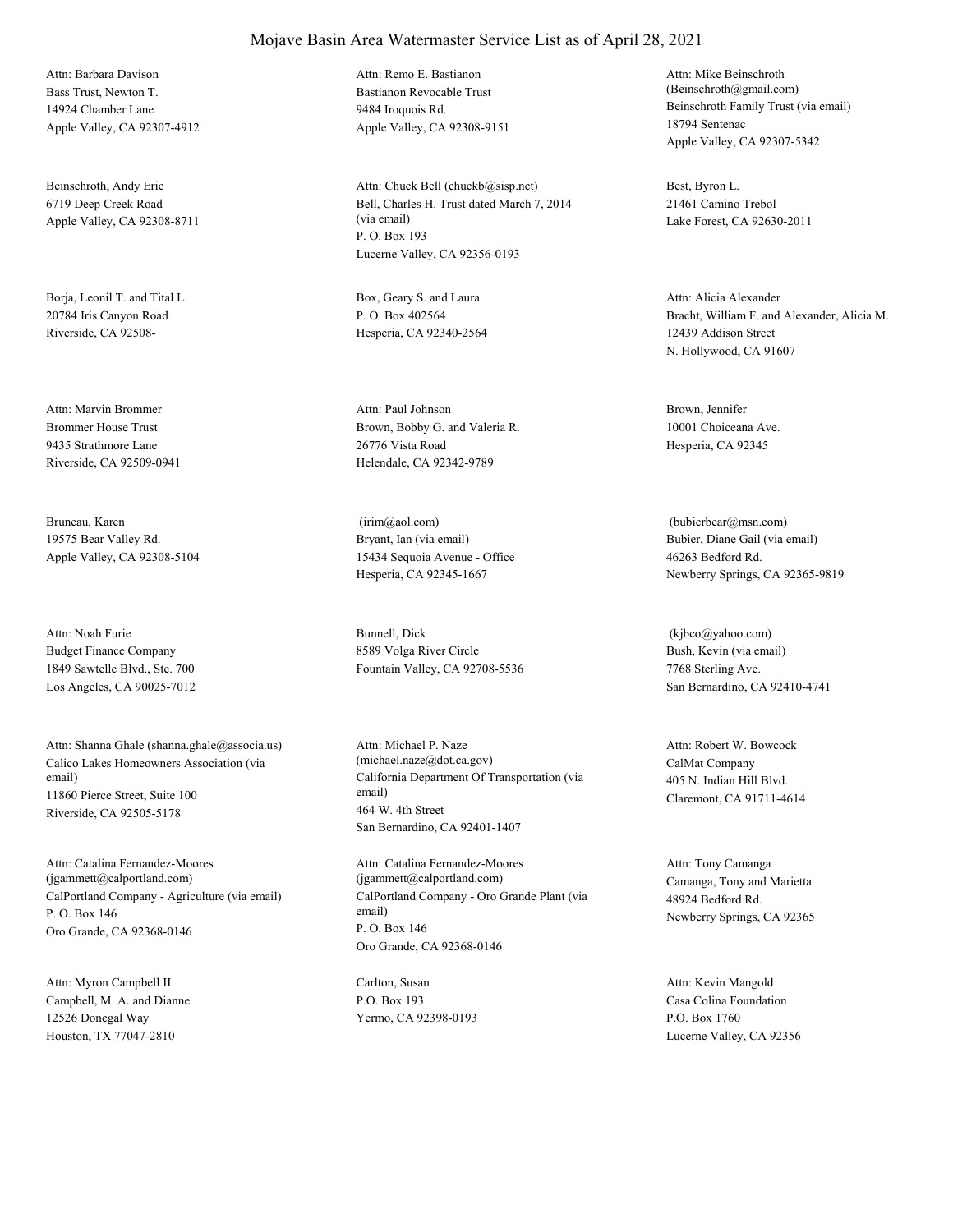CDFW - Camp Cady (via email) 4775 Bird Farm Road Chino Hills, CA 91709-3175 Attn: Danielle Stewart (danielle.stewart@wildlife.ca.gov; Richard.Kim@wildlife.ca.gov; Alisa.Ellsworth@wildlife.ca.gov)

Cemex, Inc. (via email) 16888 North E. Street Victorville, CA 92394-2999 Attn: Alejandra Silva (alejandrav.silva@cemex.com) Center Water Company

Chamisal Mutual Water Company 1442 El Mirage Road El Mirage, CA 92301-9500 Attn: Mary M Ross

Chong, Joan (via email) 35000 Indian Trail Helendale, CA 92342-9782 (joancksp@hotmail.com) Christison, Joel

Clark, Arthur P. O. Box 4513 Blue Jay, CA 92317-4513

Conner, William H. 11535 Mint Canyon Rd. Agua Dulce, CA 91390-4577

Cross, Francis and Beverly 156 W 100 N Jerome, ID 83385-5256

Crystal Lakes Property Owners Association P. O. Box 351 Yermo, CA 92398 Attn: Alessia Morris

Daggett Ranch, LLC P. O. Box 112 Daggett, CA 92327-0112 Attn: Steve and Dana Rivett CDFW - Mojave Narrows Regional Park 777 E. Rialto Avenue San Bernardino, CA 92415-1005 Attn: Beahta Davis

P. O. Box 616 Lucerne Valley, CA 92356-0616 Attn: Mary Tarrab

Cheyenne Lake, Inc. (via email) 44658 Valley Center Rd Newberry Springs, CA 92365- Attn: Carl Pugh (cpugh3@aol.com) Choi, Yong Il and Joung Ae

P. O. Box 2635 Big River, CA 92242-2635

Clark, Gary and Beth A. 5641 Jensen Ranch Road Riverside, CA 92509-6579 Attn: Erik Archibek

Contratto, Ersula 21814 Hinkley Road Barstow, CA 92311

Cross, Sharon I. P. O. Box 922 Lucerne Valley, CA 92356

DaCosta, Dean Edward (via email) 32307 Foothill Road Lucerne Valley, CA 92356-8526 (dacostadean@gmail.com)

Dahlquist, George R. (via email) 8535 Vine Valley Drive Sun Valley, CA 91352- (ron@sc-studios.com; ron@dadcopowerandlights.com) CDFW - Mojave River Fish Hatchery (via email) 12550 Jacaranda Avenue Victorville, CA 92395-5183 Attn: Paco Cabral (paco.cabral@wildlife.ca.gov; rebecca.jones@wildlife.ca.gov)

Chafa, Larry R. and Delinda C. P. O. Box 796 Ronan, MT 59864-0796 Attn: Allene Rozell Cherie Krack

34424 Mountain View Road Hinkley, CA 92347-9412

Chung, et al. 11446 Midway Ave. Lucerne Valley, CA 92356-8792 Attn: Hwa-Yong Chung

Club View Partners 9903 Santa Monica Blvd., PMB #541 Beverly Hills, CA 90212-1671 Attn: Manoucher Sarbaz

Corbridge, Linda S. 8743 Vivero St Rancho Cucamonga, CA 91730- Attn: George Starke

Crown Cambria, LLC (via email) 9860 Gidley St. El Monte, CA 91731-1110 Attn: Jay Hooper (jayho123@gmail.com)

Daggett Community Services District (via email) P. O. Box 308 Daggett, CA 92327-0308 Attn: Crystal Romero (daggettcsd@outlook.com; daggettwater427@gmail.com)

Darr, James S. 40716 Highway 395 Boron, CA 93516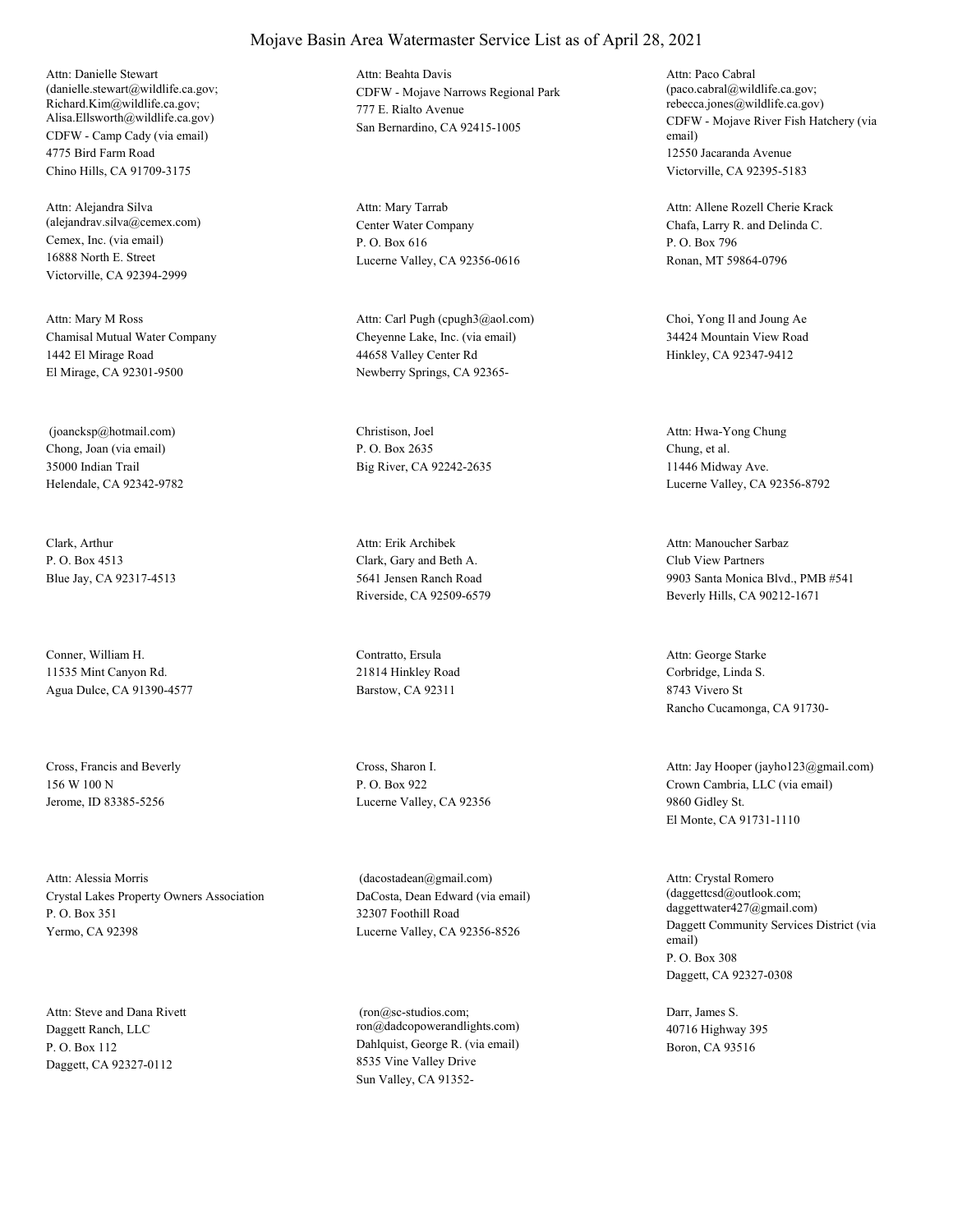De Jong Family Trust 46561 Fairview Road Newberry Springs, CA 92365-9230 Attn: Alan L. De Jong

Desert Girlz LLC (via email) 10757 Lincoln Road Lucerne Valley, CA 92356-7 Attn: Zaritsky Penny

Dolch Living Trust Robert and Judith 4181 Kramer Lane Bellingham, WA 98226-7145 Attn: Judith Dolch-Partridge, Trustee Donaldson, Jerry and Beverly

Dorrance, David W. and Tamela L. 2027 Valleria Court Sugar Land, TX 77479- Attn: David Dorrance Dowell, Leonard

Evert Family Trust (via email) 19201 Parker Circle Villa Park, CA 92861-1302 Attn: Stephanie L. Evert (severt2166@aol.com)

Fejfar, Monica Kay 34080 Ord Street Newberry Springs, CA 92365-9791

Finch, Jenifer (via email) 9797 Lewis Lane Apple Valley, CA 92308-8357 (ropingmom3@yahoo.com)

Fisher Trust, Jerome R. 7603 Hazeltine Van Nuys, CA 91405 Attn: Paul Johnson

Frazier, et al. 8707 Deep Creek Rd Apple Valley, CA 92308- Attn: Martin Frazier

Gabrych, Eugene 2006 Old Highway 395 Fallbrook, CA 92028

#### Mojave Basin Area Watermaster Service List as of April 28, 2021

Dennison, Quentin D. - Clegg, Frizell and Joke 44579 Temescal Street Newberry Springs, CA 92365 Attn: Randy Wagner

(pennyzaritsky2000@yahoo.com) Desert Springs Mutual Water Company P. O. Box 396 Lucerne Valley, CA 92356-0396 Attn: Denise Courtney

> 16736 B Road Delta, CO 81416-8501

345 E Carson St. Carson, CA 90745-2709

Eygnor, Robert E. 23032 Bryman Road

Fernandez, Arturo (via email) 28 Calle Fortuna Rancho Santa Margarita, CA 92688-2627 (afc30@yahoo.com) Ferro, Dennis and Norma

First CPA LLC (via email) 10045 Brockway St. El Monte, CA 91733-1107 Attn: Alex and Jerrica Liu (alexliu1950@gmail.com;

Foothill Estates MHP, LLC (via email) 9454 Wilshire Blvd., Ste. 920 Beverly Hills, CA 90212-2925 Attn: Camille Yusufov (Allen@skylinecompany.com) Frates, D. Cole (via email)

Friend, Joseph and Deborah P. O. Box 253 Barstow, CA 92312-0253 Attn: Deborah A. Friend

Gabrych, Eugene 2006 Old Highway 395 Fallbrook, CA 92028-8816 Desert Dawn Mutual Water Company P. O. Box 392 Lucerne Valley, CA 92356-0392 Attn: Marie McDaniel

DLW Revocable Trust 13830 Choco Rd. Apple Valley, CA 92307-5525 Attn: Debby Wyatt

Dora Land, Inc. P. O. Box 1405 Apple Valley, CA 92307-0026 Attn: Jeffery Lidman

Evenson, Edwin H. and Joycelaine C. P. O. Box 66 Oro Grande, CA 92368-0066

Oro Grande, CA 92368-9642 Federal Bureau of Prisons, Victorville (via email) P. O. Box 5400 Adelanto, CA 92301-5400 Attn: David Dittenmore (d2dittemore@bop.gov)

> 1311 1st Ave. N Jacksonville Beach, FL 32250-3512

alexroseanneliu@yahoo.com) Fischer Revocable Living Trust (via email) 1372 West 26th St. San Bernardino, CA 92405-3029 Attn: Carl Fischer (carlsfischer@hotmail.com; fischer@fischercompanies.com)

> 113 S La Brea Ave., 3rd Floor Los Angeles, CA 90036-2998 (cfrates@renewablegroup.com)

Fundamental Christian Endeavors, Inc. (via email) 49191 Cherokee Road Newberry Springs, CA 92365 Attn: Mark Asay (bettybrock@ironwood.org; waltbrock@ironwood.org)

Gabrych, Eugene 34650 Minneola Rd Newberry Springs, CA 92365- Attn: Mitch Hammack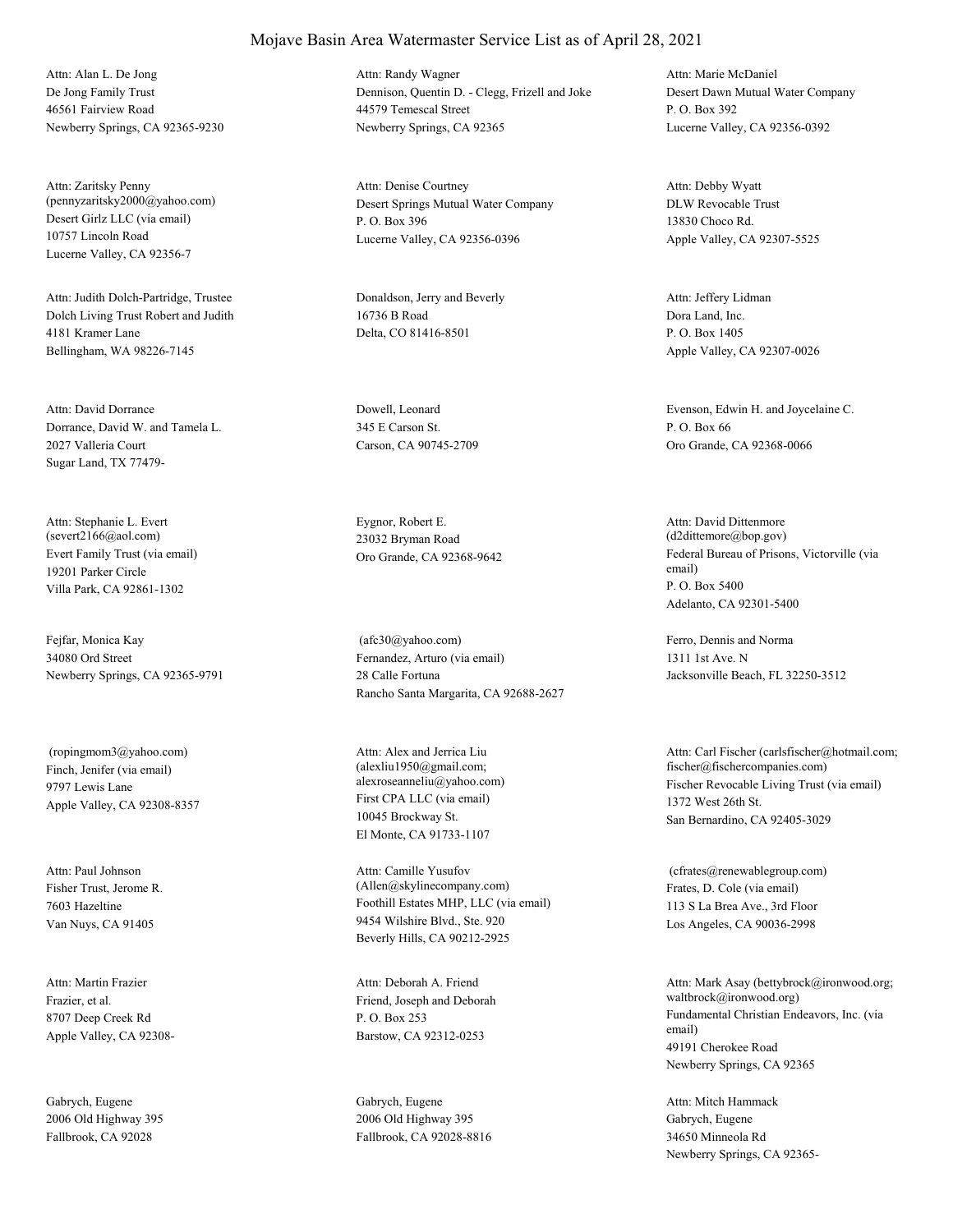Gaeta, Miguel and Maria 9366 Joshua Avenue Lucerne Valley, CA 92356-8273

Garcia, Daniel 9773 Summerhill Rd. Alta Loma, CA 91737-1668

Gayjikian, Samuel and Hazel 34534 Granite Road Lucerne Valley, CA 92356- Attn: Brent Peterson

Gordon Acres Water Company P. O. Box 1035 Lucerne Valley, CA 92356-1035 Attn: Gina Pellegrini Gray, George F. and Betty E.

Grill, Nicholas P. and Millie D. (via email) P. O. Box 306 Hinkley, CA 92347-0306 Attn: Nick Grill (terawatt@juno.com) Gubler, Hans

Gutierrez, Jose and Gloria 24116 Santa Fe

Hackbarth, Edward E. (via email) 293 Winfield Circle Corona, CA 92880-6943 (hackbarthco@sbcglobal.net)

Hanify, Michael D., dba - White Bear Ranch PO BOX 1021 Yermo, CA 92398-1021 Attn: Donald F. Hanify

Harmsen Family Trust (via email) 23920 Community Blvd. Hinkley, CA 92347-9721 Attn: Kenny Harmsen (harmsencow@aol.com)

Harvey, Lisa M. (via email) P. O. Box 1187 Lucerne Valley, CA 92356- (harveyl.92356@gmail.com) Haskins, James J.

Gaeta, Trinidad 10551 Dallas Avenue Lucerne Valley, CA 92356 Attn: Jay Storer

Gardena Mission Church, Inc. P. O. Box 304 Lucerne Valley, CA 92356-0304 Attn: Sang Hwal Kim Garg, Om P.

GenOn California South, LP (via email) P. O. Box 337 Daggett, CA 92327-0337 Attn: Jeffrey Edwards (jeffrey.edwards@genon.com)

975 Bryant Calimesa, CA 92320-1301

P. O. Box 3100

Hinkley, CA 92347 Haas, Bryan C. and Hinkle, Mary H. (via email) 14730 Tigertail Road Apple Valley, CA 92307-5249 Attn: Bryan C. Haas and Mary H. Hinkle (resrvc4you@aol.com)

> Hamilton Family Trust 19945 Round Up Way Apple Valley, CA 92308-8338 Attn: Doug and Cheryl Hamilton

Hanson Aggregates WRP, Inc. (via email) P. O. Box 1115 Corona, CA 92878-1115 Attn: Matt Wood (Matt.Wood@Hanson.com)

Harper Lake Company VIII (via email) 43880 Harper Lake Road Hinkley, CA 92347 Attn: Neal Davies (NDavies@terra-gen.com) Harter, Joe and Sue

11352 Hesperia Road, #2 Hesperia, CA 92345-2165 Gaines Family Trust, Jack and Mary (via email) 8225 Marina Pacifica Drive N. Long Beach, CA 90803-7006 Attn: Bruce Gaines (bgaines4@verizon.net)

358 Chorus Irvine, CA 92618-1414

Golden State Water Company (via email) 160 Via Verde, Ste. 100 San Dimas, CA 91773-5121 Attn: Nereida Gonzalez (ana.chavez@gswater.com, Nereida.Gonzalez@gswater.com)

Green Acres Estates P. O. Box 29 Apple Valley, CA 92307-0001 Attn: Brian E. Bolin

Landers, CA 92285 Gulbranson, Merlin (via email) 511 Minnesota Ave W Gilbert, MN 55741- Attn: Tamara J Skoglund (TamaraMcKenzie@aol.com)

> Haas, Bryan C. and Hinkle, Mary H. (via email) 14730 Tigertail Road Apple Valley, CA 92307- Attn: Bryan C. Haas and Mary H. Hinkle (resrvc4you@aol.com)

Handrinos, Nicole A. 1140 Parkdale Rd. Adelanto, CA 92301-9308 Attn: William Handrinos

Hareson, Nicholas and Mary 1737 Anza Avenue Vista, CA 92084-3236 Attn: Mary Jane Hareson

10902 Swan Lake Road Klamath Falls, OR 97603-9676

Hass, Pauline L. P. O. Box 273 Newberry Springs, CA 92365-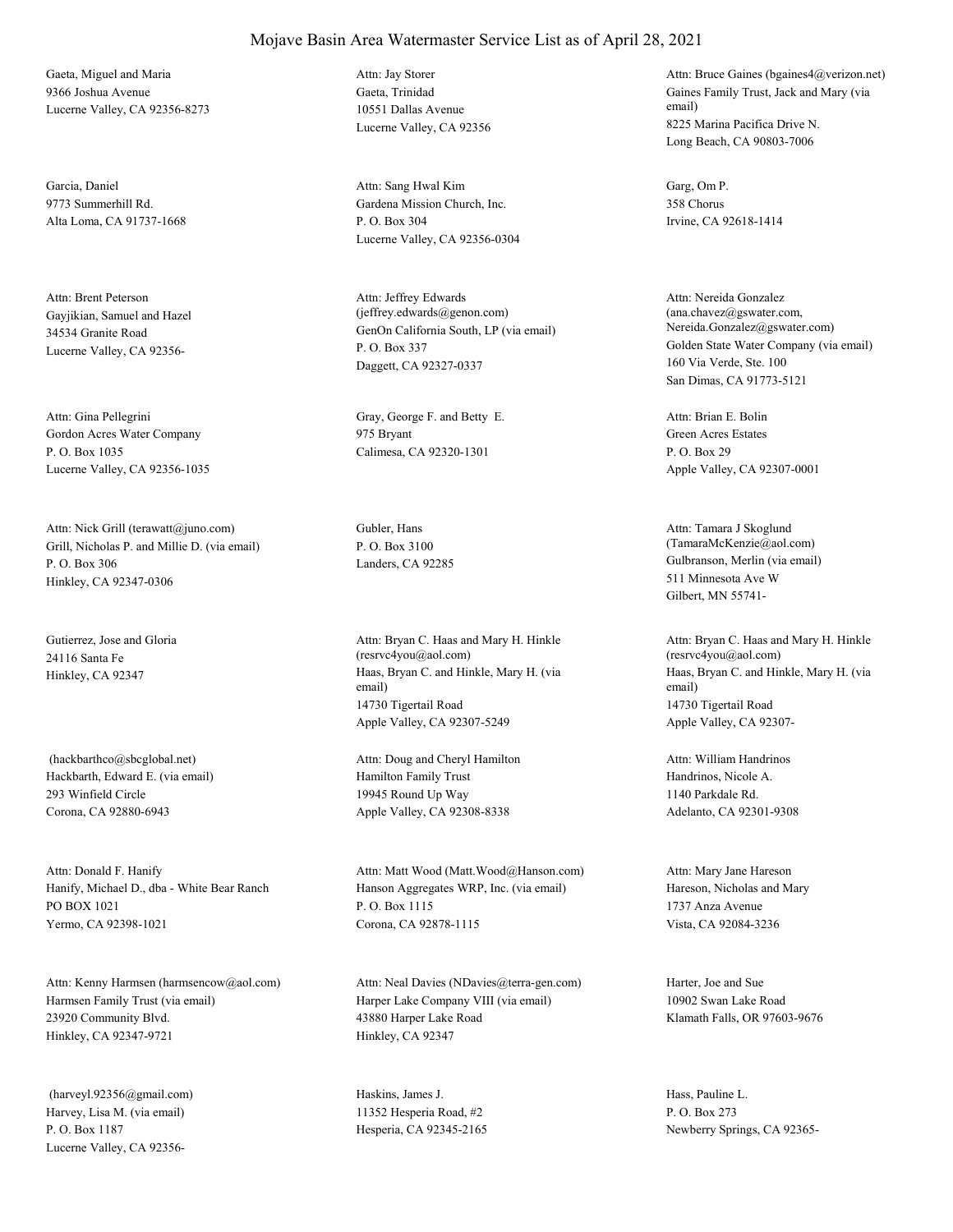Hawkins, James B. (via email) 7439 Craner Ave Sun Valley, CA 91352-4858 (DeliaHawkins@yahoo.com)

Hendley, Rick and Barbara P. O. Box 972 Yermo, CA 92398-0972 Attn: Jeff Gallistel Hensley, Mark P.

Hesperia - Golf Course, City of (via email) 9700 Seventh Avenue Hesperia, CA 92345-3493 Attn: Jeremy McDonald (jmcdonald@cityofhesperia.us)

Hesperia, City of (via email) 9700 Seventh Avenue Hesperia, CA 92345-3493 Attn: Jeremy McDonald

Hiett, Harry L. (via email) P. O. Box 272 Daggett, CA 92327-0272 (leehiett@hotmail.com)

Hilarides 1998 Revocable Family Trust 37404 Harvard Road Newberry Springs, CA 92365 Attn: Frank Hilarides

Ho, Ting-Seng and Ah-Git P.O. Box 20001 Bakersfield, CA 93390-0001

Holway, Jeffrey R 1401 Wewatta St. #1105 Denver, CO 80202-1348

Hood Family Trust 2142 W Paseo Del Mar San Pedro, CA 90732-4557 Attn: Sandra D. Hood

Howard, et al. P. O. Box 5528 Mt. Carmel, UT 84755-5528 Attn: Norman A. Howard

#### Mojave Basin Area Watermaster Service List as of April 28, 2021

Helendale Community Services District (via email) P. O. Box 359 Helendale, CA 92342-0359 Attn: Craig Carlson (kcox@helendalecsd.org; ccarlson@helendalecsd.org) Helendale School District

35523 Mountain View Rd Hinkley, CA 92347-9613

Hesperia Venture I, LLC (via email) 10 Western Road Wheatland, WY 82201-8936 Attn: Janie Martines (janiemartines@gmail.com)

(tsouza@cityofhesperia.us) Hettinga Revocable Trust (via email) 14651 South Grove Ave. Ontario, CA 91762-7704 Attn: Patricia Mohr (ghd123@earthlink.net)

> High Desert Associates, Inc. 405 North Indian Hill Blvd. Claremont, CA 91711-4614 Attn: Robert W. Bowcock

Hill Family Trust and Hill's Ranch, Inc. (via email) 84 Dewey Street Ashland, OR 97520- Attn: Katherine Hill (Khill9@comcast.net)

Hollister, Robert H. and Ruth M. P. O. Box 2 Newberry Springs, CA 92365-0002 Attn: Joan Rohrer

Holy Heavenly Lake, LLC 1261 S. Lincoln Ave. Monterey Park, CA 91755-5017 Attn: Katherine K Hsu

Horton, John 47716 Fairview Road Newberry Springs, CA 92365-9258 Attn: Gretchen Horton

Hubbard, Ester and Mizuno, Arlean 47722 Kiloran St. Newberry Springs, CA 92365-9529 Attn: Ester Hubbard

P. O. Box 249 Helendale, CA 92342-0249 Attn: Joshua Behnke

Hert, Scott P. O. Box 590 Lucerne Valley, CA 92356-0590

Hesperia Water District (via email) 9700 7th Avenue Hesperia, CA 92345-3493 Attn: Jeremy McDonald (jmcdonald@cityofhesperia.us)

Hi Desert Mutual Water Company 23667 Gazana Street Barstow, CA 92311 Attn: Lisset Sardeson

Hi-Grade Materials Company (via email) 17671 Bear Valley Road Hesperia, CA 92345-4902 Attn: Lori Clifton (lclifton@robarenterprises.com)

Hitchin Lucerne, Inc. P. O. Box 749 Lucerne Valley, CA 92356-0749 Attn: Mary Thomas

Holway Jeffrey R and Patricia Gage (via email) 1401 Wewatta St. #1105 Denver, CO 80202-1348 Attn: Jeffrey R Holway and Patricia Gage (patricia.gage@yahoo.com)

Hong, Paul B. and May P. O. Box #1432 Covina, CA 91722-0432 Attn: Paul Hong

Horton's Children's Trust 47716 Fairview Road Newberry Springs, CA 92365-9258 Attn: Gretchen Horton

Huerta, Hector P. O. Box 2190 Temecula, CA 92593-2190 Attn: John Driscoll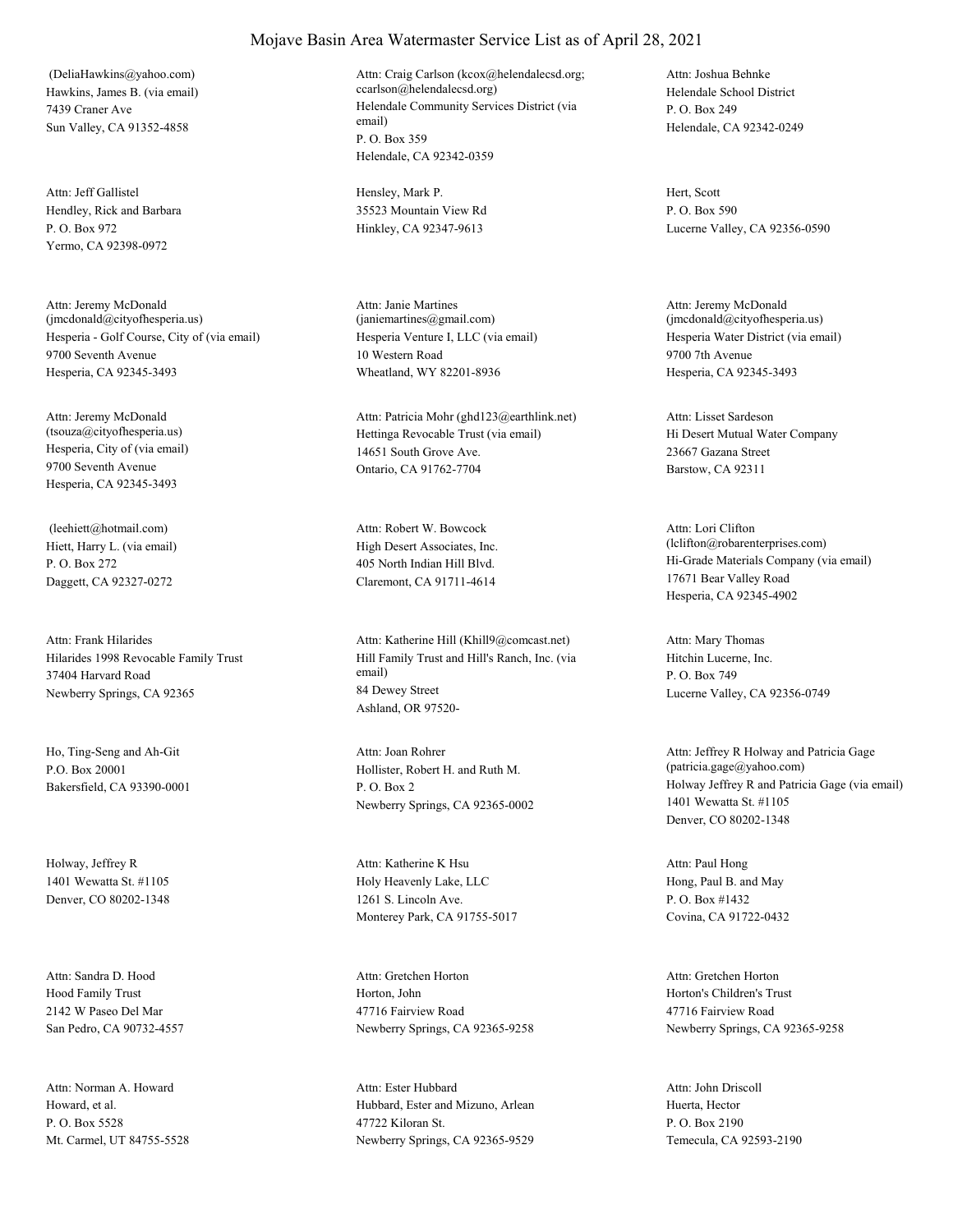Hunt, Connie (via email) 39392 Burnside Loop Astoria, OR 97103-8248 (hunt5089@outlook.com)

Im, Nicholas Nak-Kyun (via email) P. O. Box 2926 Victorville, CA 92393-2926 Attn: Steve Kim (stevekim1026@gmail.com) Irvin, Bertrand W.

Jackson, James N. Jr Revocable Living Trust 1245 S. Arlington Avenue Los Angeles, CA 90019-3517 Attn: James Jackson Jr.

Jess Ranch Water Company (via email) 906 Old Ranch Road Florissant, CO 80816- Attn: Gary A. Ledford (gleddream@gmail.com)

Johnston, Harriet and Johnston, Lawrence W. P. O. Box 401472 Hesperia, CA 92340-1472 Attn: Lawrence W. Johnston

Jordan Family Trust 1650 Silver Saddle Drive Barstow, CA 92311-2057 Attn: Paul Jordan

Karimi, Hooshang 1254 Holmby Ave Los Angeles, CA 90024- Attn: Ash Karimi

Katcher, August M. and Marceline 47887 Palo Verde Lane Newberry Springs, CA 92365-9096

Kim, Jin S. and Hyun H. 6 Orange Glen Circle Irvine, CA 92620-1264

Kim, Seon Ja 34981 Piute Road Newberry Springs, CA 92365-9548 Hunt, Ralph M. and Lillian F. P. O. Box 603 Yermo, CA 92398-0603 Attn: Ralph Hunt

P. O. Box 467 Newberry Springs, CA 92365-0467

Jackson, Ray Revocable Trust No. 45801 P.O. Box 8250 Redlands, CA 92375-1450 Attn: Lawrence Dean

Johnson, Carlean 8626 Deep Creek Road Apple Valley, CA 92308

Jones Trust dated March 16, 2002 (via email) 35424 Old Woman Springs Road Lucerne Valley, CA 92356-7237 Attn: Magdalena Jones (mygoldenbiz9@gmail.com)

Jubilee Mutual Water Company P. O. Box 1016 Lucerne Valley, CA 92356 Attn: Ray Gagné

Kasner Family Limited Partnership (via email) 11584 East End Avenue Chino, CA 91710- Attn: Robert R. Kasner (Robertkasner@aol.com) Kasner, Robert (via email)

Kemp, Robert and Rose 48441 National Trails Highway Newberry Springs, CA 92365

Kim, Joon Ho and Mal Boon Revocable Trust 46561 Fairview Road Newberry Springs, CA 92365-9230 Attn: Alan and Annette De Jong

Koering, Richard and Koering, Donna 40909 Mt. View Newberry Springs, CA 92365-9414 Attn: Richard Koering and Donna Koering Kosharek, John and Joann

Hyatt, James and Brenda (via email) 31726 Fremont Road Newberry Springs, CA 92365 Attn: Daniel and Karen Gray (calivolunteer@verizon.net)

Italmood Inc., et. al. (via email) 80 Maple Road Easton, CT 06612-1036 Attn: Sebastian Marzaro (italmood@aol.com)

Jamboree Housing Corporation (via email) 15940 Stoddard Wells Rd - Office Victorville, CA 92395-2800 Attn: Audrey Goller (linda.rainer@newportpacific.com)

Johnson, Ronald 1156 Clovis Circle Dammeron Valley, UT 84783-5211

Jones, Joette 81352 Fuchsia Ave. Indio, CA 92201-5329

Juniper Riviera County Water District P. O. Box 386 Apple Valley, CA 92307 Attn: Lee Logsdon

11584 East End Avenue Chino, CA 91710-1555 (Robertkasner@aol.com)

Kemper Campbell Ranch 10 Kemper Campbell Ranch Road Victorville, CA 92395-3357 Attn: Peggy Shaughnessy

Kim, Ju Sang (via email) 1225 Crestview Dr Fullerton, CA 92833-2206 (juskim67@yahoo.com)

P. O. Box 357 Newberry Springs, CA 92365-0357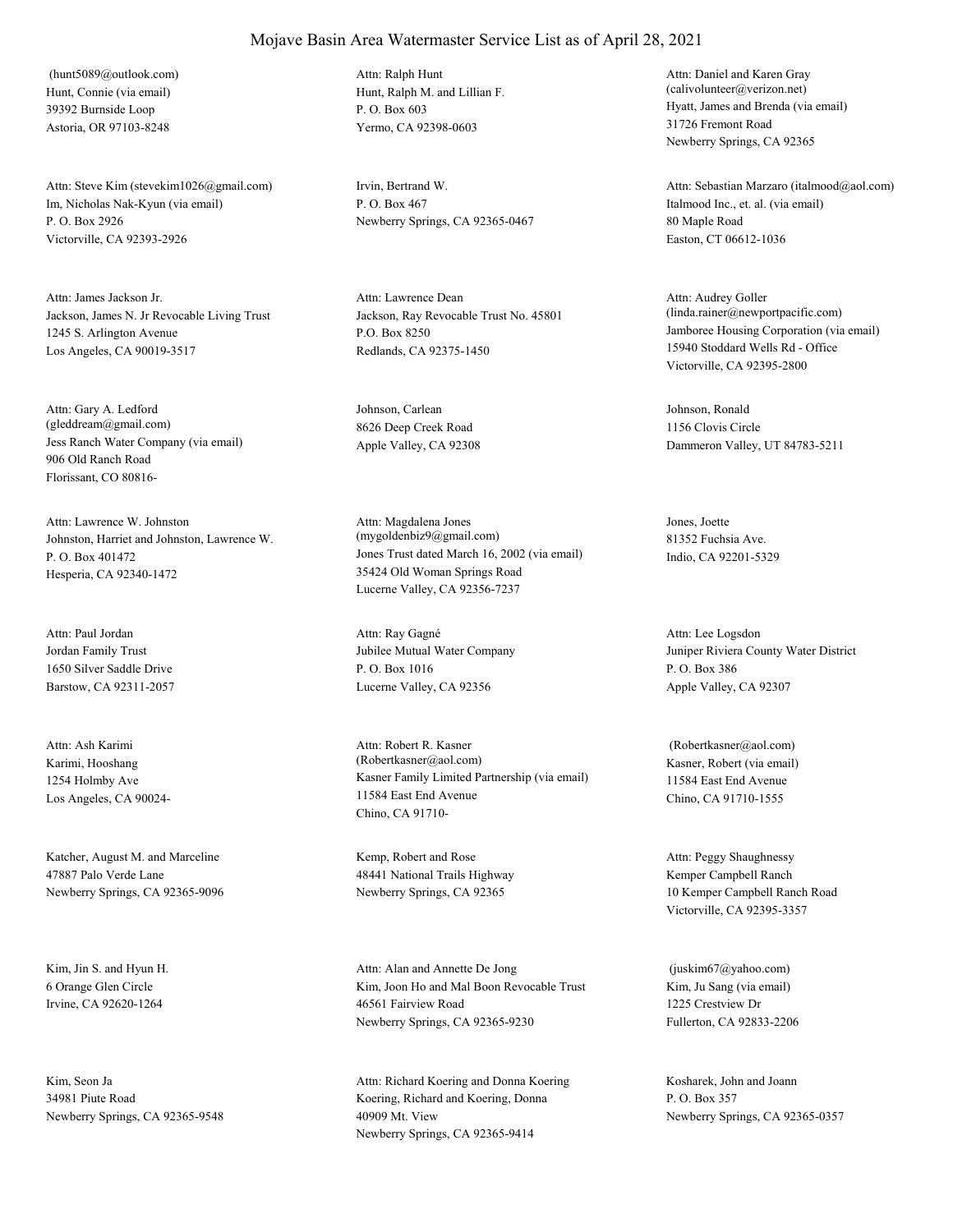Lake Arrowhead Community Services District (via email) P. O. Box 700 Lake Arrowhead, CA 92352-0700 Attn: Catherine Cerri (ccerri@lakearrowheadcsd.com)

Lake Wainani Owners Association (via email) 2812 Walnut Avenue, Suite A Tustin, CA 92780-7053 Attn: c/o J.C. UPMC, Inc (timrohmbuilding@gmail.com) Lam, Phillip (via email)

Langley, Michael R. and Sharon P. O. Box 524 Yermo, CA 92398-0524

Lawson, Ernest and Barbara 20277 Rock Springs Road Apple Valley, CA 92308-8740

Lee, et al., Sepoong and Woo Poong #6 Ensueno East Irvine, CA 92620- Attn: Sepoong & Woo Poong Lee

LHC Alligator, LLC P. O. Box 670 Upland, CA 91785-0670 Attn: Brad Francke

Lin, Kuan Jung and Chung, Der-Bing 2026 Turnball Canyon Hacienda Heights, CA 91745- Attn: James Lin

Low, Dean (via email) P. O. Box 1267 Monrovia, CA 91017-1267

Lucerne Valley Partners 9903 Santa Monica Blvd., PMB #541 Beverly Hills, CA 90212-1671 Attn: Manoucher Sarbaz

Lake Jodie Property Owners Association (via email) 909 Armory Road, #126 Barstow, CA 92311-5460 Attn: Daniel Lindenman (happytiredwaterdog@yahoo.com) Lake Waikiki

864 Sapphire Court Pomona, CA 91766-5171 (PhillipLam99@Yahoo.com)

Lavanh, et al. 18203 Yucca St. Hesperia, CA 92345- Attn: Vanessa Laosy

Lee, Anna K. and Eshban K. (via email) 11140 Mesquite Ave. Loma Linda, CA 92354-6556 Attn: Anna K. Lee (aklee219@gmail.com) Lee, Doo Hwan

Lee, Vin Jang T. 41717 Silver Valley Road Newberry Springs, CA 92365 Attn: Eric Archibek Lenhert, Ronald and Toni

Liang, Yuan - I and Tzu - Mei Chen 4192 Biscayne St Chino, CA 91710-3196 Attn: Billy Liang

Lo, et al. 2826 Sycamore Lane Arcadia, CA 91006-6352 Attn: Mei Li

 (lowgo.dean@gmail.com) Lua, Michael T. and Donna S. 18838 Aldridge Place Rowland Heights, CA 91748-4890

> Lucerne Vista Mutual Water Company (via email) P. O. Box 677 Lucerne Valley, CA 92356-0677 Attn: Marian Walent (LVVMC677@gmail.com) Luckey 2010 Revocable Trust

230 Hillcrest Drive La Puente, CA 91744-4816 Attn: Nancy Lan

Langley, James (via email) 12277 Apple Valley Road, Ste. #120 Apple Valley, CA 92308-1701 (jlangley@kurschgroup.com)

Lawrence, William W. P. O. Box 98 Newberry Springs, CA 92365 Attn: Robert Lawrence Jr.

P. O. Box 556 Lucerne Valley, CA 92356-0556

10083 Deep Creek Rd. Apple Valley, CA 92308-8322

Liberty Utilities (Apple Valley Ranchos Water) Corp. (via email) P. O. Box 7005 Apple Valley, CA 92307 Attn: Eric Larsen (eric.larsen@libertyutilities.com; tony.pena@libertyutilities.com)

Lopez, Baltazar 12318 Post Office Rd Lucerne Valley, CA 92356- Attn: Patricia Miranda

Lucerne Valley Mutual Water Company P. O. Box 1311 Lucerne Valley, CA 92356 Attn: Gwen L. Bedics

10967 Kelvington Ln Apple Valley, CA 92308-3647 Attn: Carolyn J. Luckey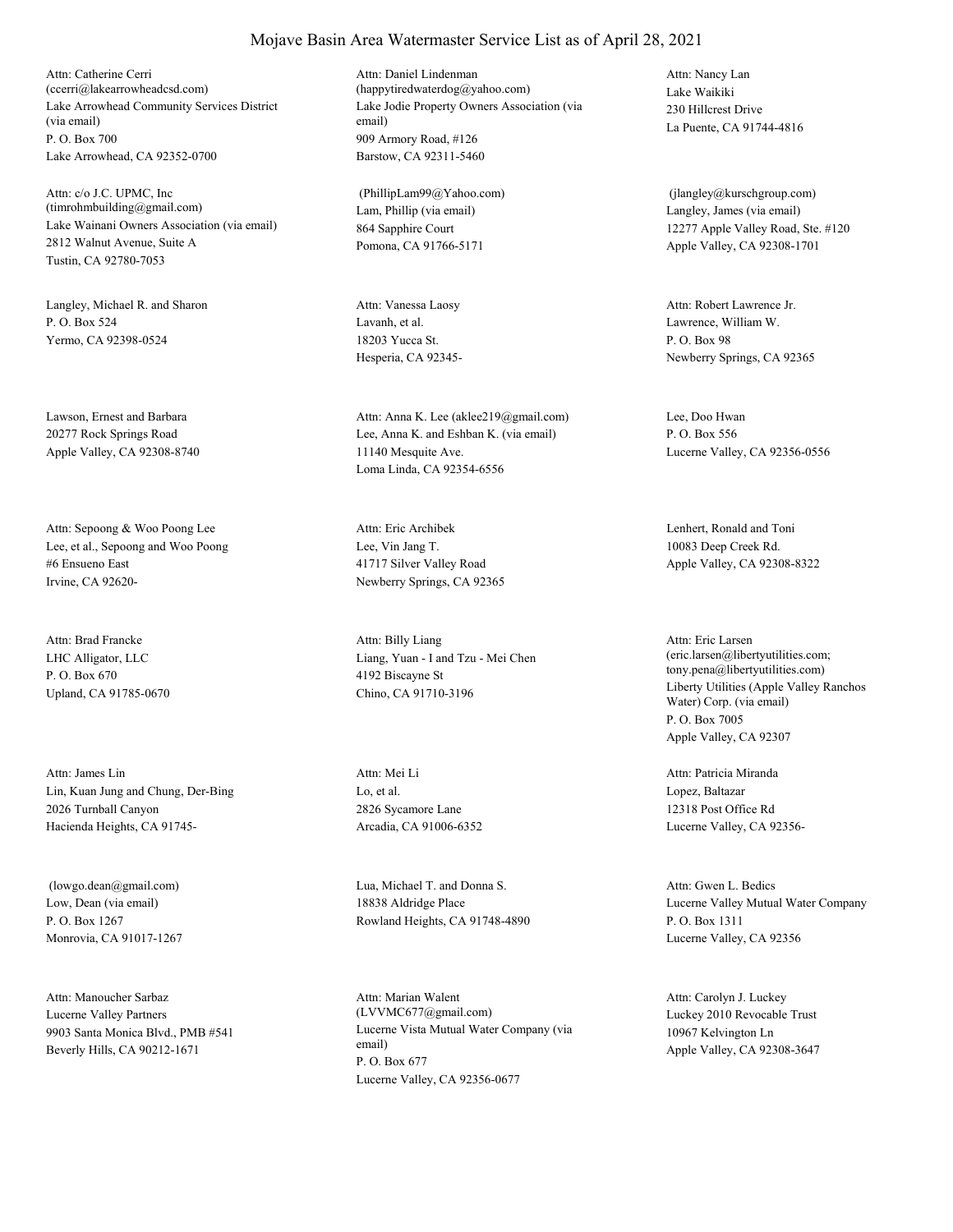M Bird Construction 1613 State Street, Ste. 10 Barstow, CA 92311-4162 Attn: Eugene R. & Vickie R. Bird

Maloney, Janice P. O. Box 356 Los Gatos, CA 95030-0356 Attn: Nichola Hawes Stein

Mariana Ranchos County Water District (via email) 9600 Manzanita Street Apple Valley, CA 92308-8605 Attn: James M. Hansen, Jr. (gmmrcwd@gmail.com; gm@mrcwd.org)

McCollum, Charles L. 15074 Spruce St Hesperia, CA 92345-2950 Attn: Rod Sexton McKinney, Paula

Milbrat, Irving H. P. O. Box 487 Newberry Springs, CA 92365-0487 Attn: David I. Milbrat

Mizrahie, et al. 4105 W. Jefferson Blvd. Los Angeles, CA 90048- Attn: Philip Mizrahie

Mojave Solar, LLC (via email) 42134 Harper Lake Road Hinkley, CA 92347-9305 Attn: Maria Elena Lopez (MariaElena.Lopez@atlantica.com)

Morris Trust, Julia V. (via email) 7649 Cypress Dr. Lanexa, VA 23089-9320 Attn: Ken Elliot (Billie@ElliotsPlace.com) Moss, Lawrence W. and Helen J.

Mulligan, Robert and Inez 35575 Jakobi Street Saint Helens, OR 97051-1194 Attn: Dennis Hills Murphy, Jean

Navajo Mutual Water Company (via email) 21724 Hercules St. Apple Valley, CA 92308-8490 Attn: James Hansen (gm@marianaranchoscwd.org)

# Mojave Basin Area Watermaster Service List as of April 28, 2021

M.B. Landscaping and Nursery, Inc. 20300 Figueroa Street Carson, CA 90745-1212 Attn: Maria Martinez

Manning, Sharon S. 19332 Balan Road Rowland Heights, CA 91748-4017 Attn: Jimmy Berry

Marshall, Charles 32455 Lakeview Road Newberry Springs, CA 92365-9482

144 East 72nd Tacoma, WA 98404-1060

Miller Living Trust 7588 San Remo Trail Yucca Valley, CA 92284-9228 Attn: Donna Miller

MLH, LLC (via email) P. O. Box 2611 Apple Valley, CA 92307-0049 Attn: Thomas A. Hrubik (tahgolf@aol.com)

Mojave Water Agency (via email) 13846 Conference Center Drive Apple Valley, CA 92307-4377 Attn: Doug Kerns (tmccarthy@mojavewater.org) Monaco Investment Company

38338 Old Woman Springs Road Spc# 56 Lucerne Valley, CA 92356-8116

46126 Old National Trails Highway Newberry Springs, CA 92365-9025

New Springs Limited Partnership (via email) 4192 Biscayne St. Chino, CA 91710-3196 Attn: Billy Liang (flossdaily@hotmail.com; asaliking@yahoo.com) Newberry Community Services District

Mahjoubi, Afsar S. 46622 Fairview Road Newberry Springs, CA 92365 Attn: Robert Saidi

Marcroft, James A. and Joan P. O. Box 519 Newberry Springs, CA 92365 Attn: Allen Marcroft

Martin, Michael D. and Arlene D. 32942 Paseo Mira Flores San Juan Capistrano, CA 92675

Mead Family Trust 31314 Clay River Road Barstow, CA 92311-2057 Attn: Olivia L. Mead

Mitsubishi Cement Corporation (via email) 5808 State Highway 18 Lucerne Valley, CA 92356-8179 Attn: David Rib (drib@mitsubishicement.com)

Mojave Desert Land Trust (via email) P. O. Box 1544 Joshua Tree, CA 92252-0849 Attn: Amy Langston (alangston@mdlt.org)

9903 Santa Monica Blvd., PMB #541 Beverly Hills, CA 90212-1671 Attn: Manoucher Sarbaz

Most Family Trust 23780 Cuyama Road Apple Valley, CA 92307-6723 Attn: Jennie Most

Music, Zajo (via email) 43830 Cottonwood Rd Newberry Springs, CA 92365-8510 (z.music5909@gmail.com)

P. O. Box 206 Newberry Springs, CA 92365-0206 Attn: Jodi Howard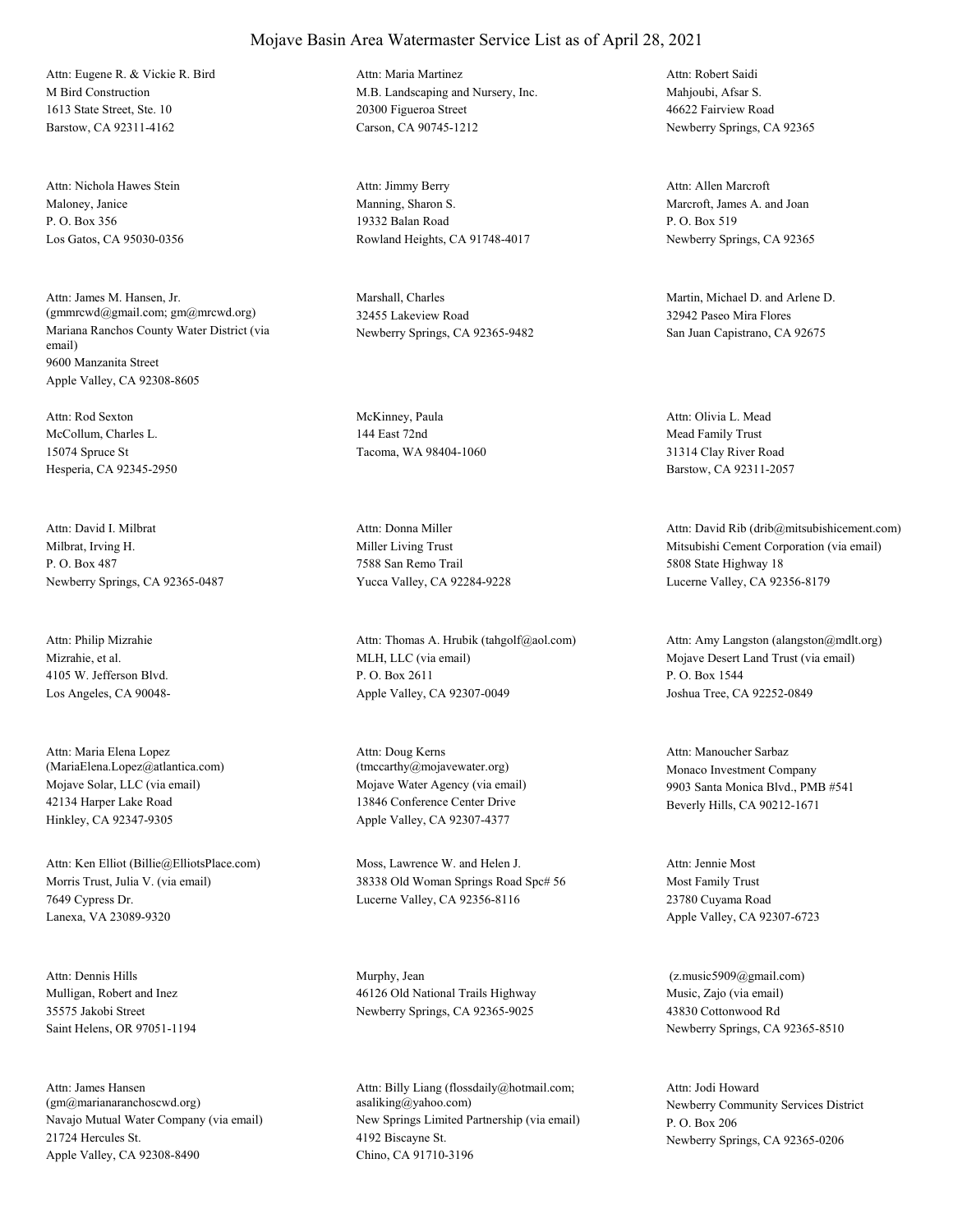Newberry Springs Recreational Lakes Association (via email) 32935 Dune Road, Space 10 Newberry Springs, CA 92365- Attn: Jeff Gaastra (jeff@weaponsedge.com)

Nuñez, Luis Segundo 9154 Golden Seal Court Hesperia, CA 92345-0197

Oasis World Mission (via email) P. O. Box 45 Apple Valley, CA 92307-0001 Attn: Chun Soo Ahn (chunsooahn@naver.com)

Omya California, Inc. (via email) 7225 Crystal Creek Rd Lucerne Valley, CA 92356-8646 Attn: Craig Maetzold McCullers (craig.maetzold@omya.com) Oro Grande School District

Pacific Gas and Electric Company (via email) 22999 Community Blvd. Hinkley, CA 92347-9592 Attn: Jessica Bails (J4Dx@pge.com) Pak, Kae Soo and Myong Hui Kang

Paustell, Joan Beinschroth (via email) 10275 Mockingbird Ave. Apple Valley, CA 92308-8303 (wndrvr@aol.com) Pearce, Craig L.

Perry Revocable Living Trust, Thomas and Patricia 14807 Kinai Road Apple Valley, CA 92307-5135 Attn: Thomas Perry Pettigrew, Dan

Poland, John R. and Kathleen A. 5511 Tenderfoot Drive Fontana, CA 92336-1156 Attn: John Poland Polich, Donna

Precision Investments Services, LLC 791 Price Street, #160 Pismo Beach, CA 93449-2529 Attn: Carin McKay Price, Donald and Ruth

Quakenbush, Samuel R. (via email) 236 Iris Drive Martinsburg, WV 25404-1338 (s\_quakenbush@yahoo.com)

Norris Trust, Mary Ann 29611 Exeter Street Lucerne Valley, CA 92356-8261 Attn: Mary Ann Norris

Nunn Family Trust P. O. Box 545 Apple Valley, CA 92307-0010 Attn: Pearl or Gail Nunn

Odessa Water District (via email) 220 E. Mountain View Street, Suite A Barstow, CA 92311-2888 Attn: Kody Tompkins (ktompkins@barstowca.org) Ohai, Reynolds and Dorothy

P. O. Box 386 Oro Grande, CA 92368-0386 Attn: Nick Higgs

P. O. Box 1835 Lucerne Valley, CA 92356-1835

3559 Riviere Du Chien Rd Mobile, AL 36693-5449

285 N Old Hill Road

75 3rd Avenue #4 Chula Vista, CA 91910-1714

933 E. Virginia Way Barstow, CA 92311-4027

Quiros, Fransisco J. and Herrmann, Ronald 35969 Newberry Rd Newberry Springs, CA 92365-9438 Attn: Ron Herrmann

NSSLC, Inc. (via email) 9876 Moon River Circle Fountain Valley, CA 92708-7312 Attn: Kenton Eatherton (keatherton@verizon.net)

O. F. D. L., Inc. (via email) 32935 Dune Road, #10 Newberry Springs, CA 92365-9175 Attn: Jeff Gaastra (jeffgaastra@gmail.com; andy@seesmachine.com; bbswift4044@cox.net)

13450 Monte Vista Chino, CA 91710-5149 Attn: Dorothy Ohai

P and H Engineering and Development Corporation 1423 South Beverly Glen Blvd. Apt. A Los Angeles, CA 90024-6171 Attn: M. T. Shoraka

Patino, José 3914 W. 105th Street Inglewood, CA 90303-1815

Perko, Bert K. P. O. Box 762 Yermo, CA 92398-0762

Fallbrook, CA 92028-2571 Phelan Piñon Hills Community Services District (via email) 4176 Warbler Road Phelan, CA 92371-8819 Attn: Sean Wright (swright@pphcsd.org; dbartz@pphcsd.org; llowrance@pphcsd.org)

> Porter, Timothy M. 34673 Little Dirt Road Newberry Springs, CA 92365-9646

Pruett, Andrea P. O. Box 37 Newberry Springs, CA 92365

Rancheritos Mutual Water Company (via email) P. O. Box 348 Apple Valley, CA 92307 Attn: Elizabeth Murena (waterboy7F8@msn.com; etminav@aol.com)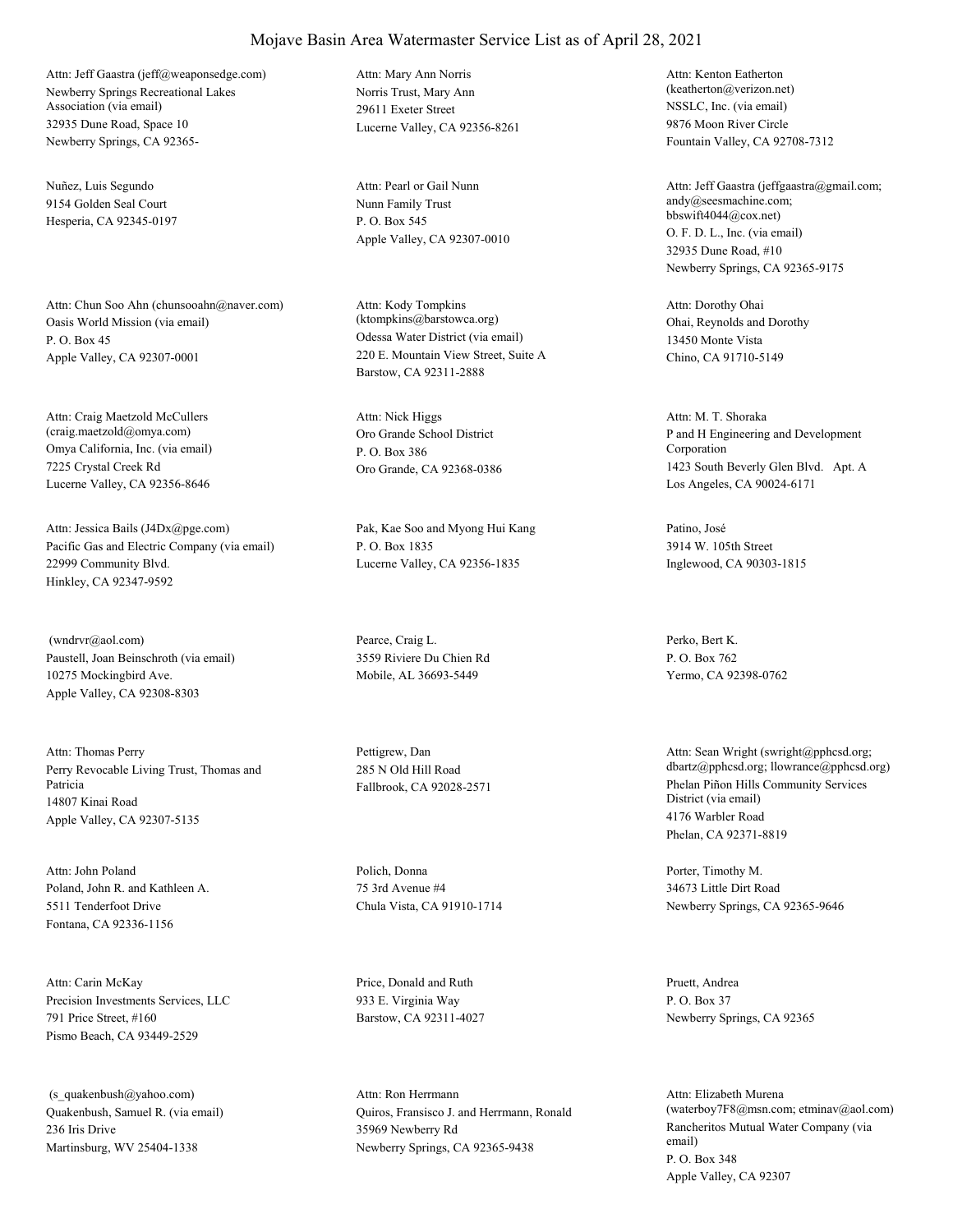Reed, Mike 9864 Donaldson Road Lucerne Valley, CA 92356-8105

Rim Properties, A General Partnership 15434 Sequoia Road Hesperia, CA 92345-1667 Attn: Ian Bryant

Rizvi, S.R Ali (via email) 10917 Admirals Bay St. Victorville, CA 92392-4819 (RayRizvi@Yahoo.com)

Royal Way (via email) 11845 Olympic Boulevard, Suite 625 Los Angeles, CA 90064- Attn: John D. Zemanek (jz@zmlawpc.com)

S and B Brothers, LLC 1423 S. Beverly Glen Blvd., Ste. A Los Angeles, CA 90024-6171 Attn: Sherwin Shoraka

Sagabean-Barker, Kanoeolokelani L. (via email) 42224 Valley Center Rd Newberry Springs, CA 92365 Attn: Kanoe Barker (kanoebarker@yahoo.com) Samples, Bernard D. and Janice E.

San Bernardino Co Barstow - Daggett Airport 777 E. Rialto Ave San Bernardino, CA 92415-1005 Attn: Rebecca Mancha

San Bernardino County Service Area 42 (via email) 222 W. Hospitality Lane, 2nd Floor San Bernardino, CA 92415-0450 Attn: Jared Beyeler (ssamaras@sdd.sbcounty.gov; jbeyeler@sdd.sbcounty.gov; waterquality@sdd.sbcounty.gov)

Scray, Michelle A. Trust (via email) 16869 State Highway 173 Hesperia, CA 92345-9381 Attn: Michelle Scray (mcscray@aol.com)

#### Rhee, Andrew N. (via email) P. O. Box 989 Lucerne Valley, CA 92356-0989 (LucerneJujubeFarm@hotmail.com)

Rios, Mariano V. P. O. Box 1864 Barstow, CA 92312-1864 Attn: Josie Rios Rivero, Fidel V.

Robertson's Ready Mix P.O. Box 3600 Corona, CA 92878-3600 Attn: Jackie McEvoy

Rue Ranch, Inc. P. O. Box 133109 Big Bear Lake, CA 92315-8915 Attn: Sam Marich

S and E 786 Enterprises, LLC (via email) 3300 S. La Cienega Blvd. Los Angeles, CA 90016-3115 Attn: Jafar Rashid (jr123realestate@gmail.com)

33979 Fremont Road Newberry Springs, CA 92365-9136

San Bernardino County - High Desert Detention Center (via email) 222 W. Hospitality Lane, 2nd Floor - SDW San Bernardino, CA 92415-0415 Attn: Jared Beyeler (waterquality@sdd.sbcounty.gov)

San Bernardino County Service Area 64 (via email) 222 W. Hospitality Lane, 2nd Floor - SDW San Bernardino, CA 92415-0450 Attn: Jared Beyeler (ssamaras@sdd.sbcounty.gov; jbeyeler@sdd.sbcounty.gov; waterquality@sdd.sbcounty.gov)

Service Rock Products Corporation (via email) P. O. Box 3600 Corona, CA 92878-3600 Attn: Jackie McEvoy (jackiem@rrmca.com)

Rice, Henry C. and Diana 31823 Fort Cady Rd. Newberry Springs, CA 92365- Attn: Kelly Rice

2600 W Woodlawn Ave San Antonio, TX 78228-5122

Rossi, James L. and Naomi I. 34650 Minneola Rd Newberry Springs, CA 92365-9146 Attn: Mitch Hammack

Ruisch Trust, Dale W. and Nellie H. 10807 Green Valley Road Apple Valley, CA 92308-3690 Attn: Dale W. Ruisch

Saba Family Trust dated July 24, 2018 (via email) 212 Avenida Barcelona San Clemente, CA 92672-5468 Attn: Sara Fortuna (sarajfortuna@gmail.com; fourteengkids@aol.com)

Samra, Jagtar S. (via email) 10415 Edgebrook Way Northridge, CA 91326-3952 (BILLU711@Yahoo.com)

San Bernardino County Service Area 29 (via email) 222 W. Hospitality Lane, 2nd Floor (Spec San Bernardino, CA 92415-0450 Attn: Trevor Leja (trevor.leja@sdd.sbcounty.gov)

San Bernardino County Service Area 70J (via email) 222 W. Hospitality Lane, 2nd Floor - SDW San Bernardino, CA 92415-0450 Attn: Jared Beyeler (ssamaras@sdd.sbcounty.gov; jbeyeler@sdd.sbcounty.gov; waterquality@sdd.sbcounty.gov)

Sexton, Rodney A. and Sexton, Derek R. P.O. Box 155 Rim Forest, CA 92378- Attn: Rod Sexton

## Mojave Basin Area Watermaster Service List as of April 28, 2021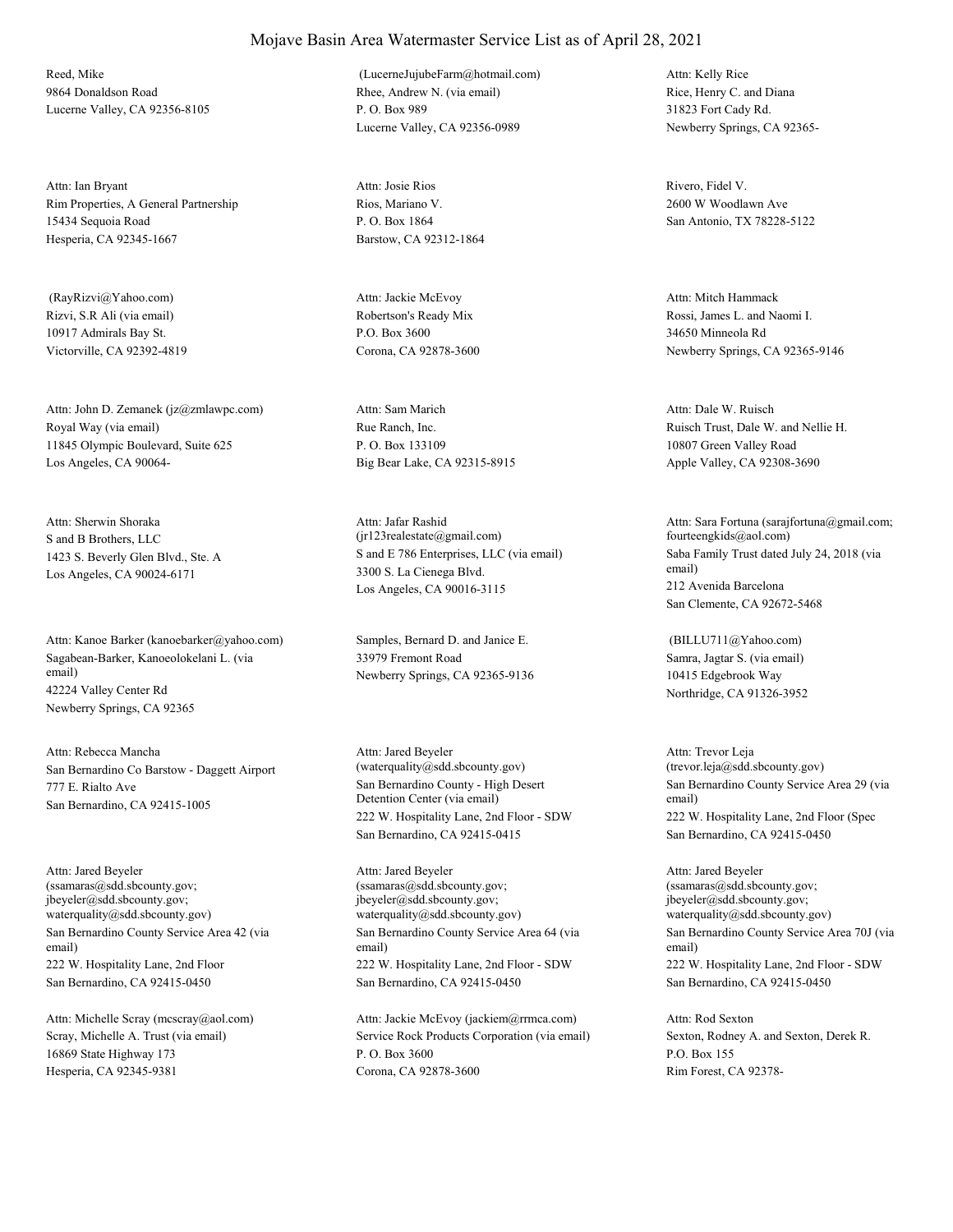Sheep Creek Water Company P. O. Box 291820 Phelan, CA 92329-1820 Attn: Chris Cummings Sheng, Jen

Short, Jerome E. P. O. Box 495 Newberry Springs, CA 92365-0495

Smith, Porter and Anita 8443 Torrell Way San Diego, CA 92126-1254

Soppeland Revocable Trust (via email) 15500 W. Sand Street, 2nd Floor Victorville, CA 92392-2931 Attn: Jason Lamoreaux (JL@LamorGroup.com)

Sperry, Wesley P. O. Box 303 Newberry Springs, CA 92365-0303

Spring Valley Lake Country Club 7070 SVL Box Victorville, CA 92395-5152 Attn: Mitchell Brown

Storm, Randall 51432 130th Street Byars, OK 74831-7357

Summit Valley Ranch, LLC (via email) 220 Montgomery Street, Suite PH-10 San Francisco, CA 94104-3433 Attn: Alexandra Lioanag (sandra@halannagroup.com)

Synagro-WWT, Inc. (dba Nursury Products, LLC) (via email) P. O. Box 1439 Helendale, CA 92342- Attn: Venny Vasquez (lbaroldi@synagro.com)

Tapie, Raymond L. 73270 Desert Greens Dr N Palm Desert, CA 92260-1206 5349 S Sir Richard Dr Las Vegas, NV 89110-0100

Silver Lakes Association P. O. Box 179 Helendale, CA 92342-0179 Attn: Westly Campbell

Snowball Development, Inc. (via email) P. O. Box 2926 Victorville, CA 92393-2926 Attn: Steve Kim (stevekim1026@gmail.com)

Southern California Edison Company (via email) 2 Innovation Way, 2nd Floor Pomona, CA 91768-2560 Attn: Erika Clement (Shannon.Oldenburg@SCE.com; erika.clement@sce.com) Specialty Minerals, Inc. (via email)

Spillman, James R. and Nancy J. 12132 Wilshire

St. Antony Coptic Orthodox Monastery P. O. Box 100 Barstow, CA 92311-0100 Attn: Father Joseph

Sudmeier, Glenn W. 14253 Highway 138

Sundown Lakes, Inc. (via email) 2141 Chelsea Road Palos Verdes, CA 90274- Attn: Mark Richardson

Szynkowski, Ruth J. 46750 Riverside Rd. Newberry Springs, CA 92365-9738 Attn: Russell Szynkowski

Teisan, Jerry (via email) P. O. Box 2089 Befair, WA 98528-2089 (jerryteisan@gmail.com) Thayer, Sharon

Sheppard, Thomas and Gloria (via email) 33571 Fremont Road Newberry Springs, CA 92365-9520 (gloriasheppard14@gmail.com)

Singh, et al. (via email) 4972 Yearling Avenue Irvine, CA 92604-2956 Attn: Nepal Singh (NepalSingh@yahoo.com)

Son's Ranch P. O. Box 1767 Lucerne Valley, CA 92356 Attn: Chan Kyun Son

6565 Meridian Road Lucerne Valley, CA 92356-8602 Attn: Del Curtis (Del.Curtis@mineralstech.com)

Lucerne Valley, CA 92356-8834 Spring Valley Lake Association (via email) SVL Box 7001 Victorville, CA 92395-5107 Attn: Eric Miller (emiller@svla.com; alogan@svla.com;)

> Starke, George A. and Jayne E. (via email) 8743 Vivero Street Rancho Cucamonga, CA 91730-1152 (chiefgs@verizon.net)

Hesperia, CA 92345-9422 Summers Family Trust (via email) 50 Stephens Estates North Augusta, SC 29680- Attn: Jimmy and Dotti Summers (JimSummersInvestments@yahoo.com)

(mark@richardsonsrv.com) Sunray Land Company, LLC (via email) P. O. Box 2576 Boise, ID 83701-2576 Attn: Clenera, LLC (cre.notices@clenera.com)

> Tallakson Family Revocable Trust (via email) 11100 Alto Drive Oak View, CA 93022-9535 Attn: Bill and Elizabeth Tallakson (billtallakson@sbcglobal.net)

35924 Harvard Drive Newberry Springs, CA 92365-9637

#### Mojave Basin Area Watermaster Service List as of April 28, 2021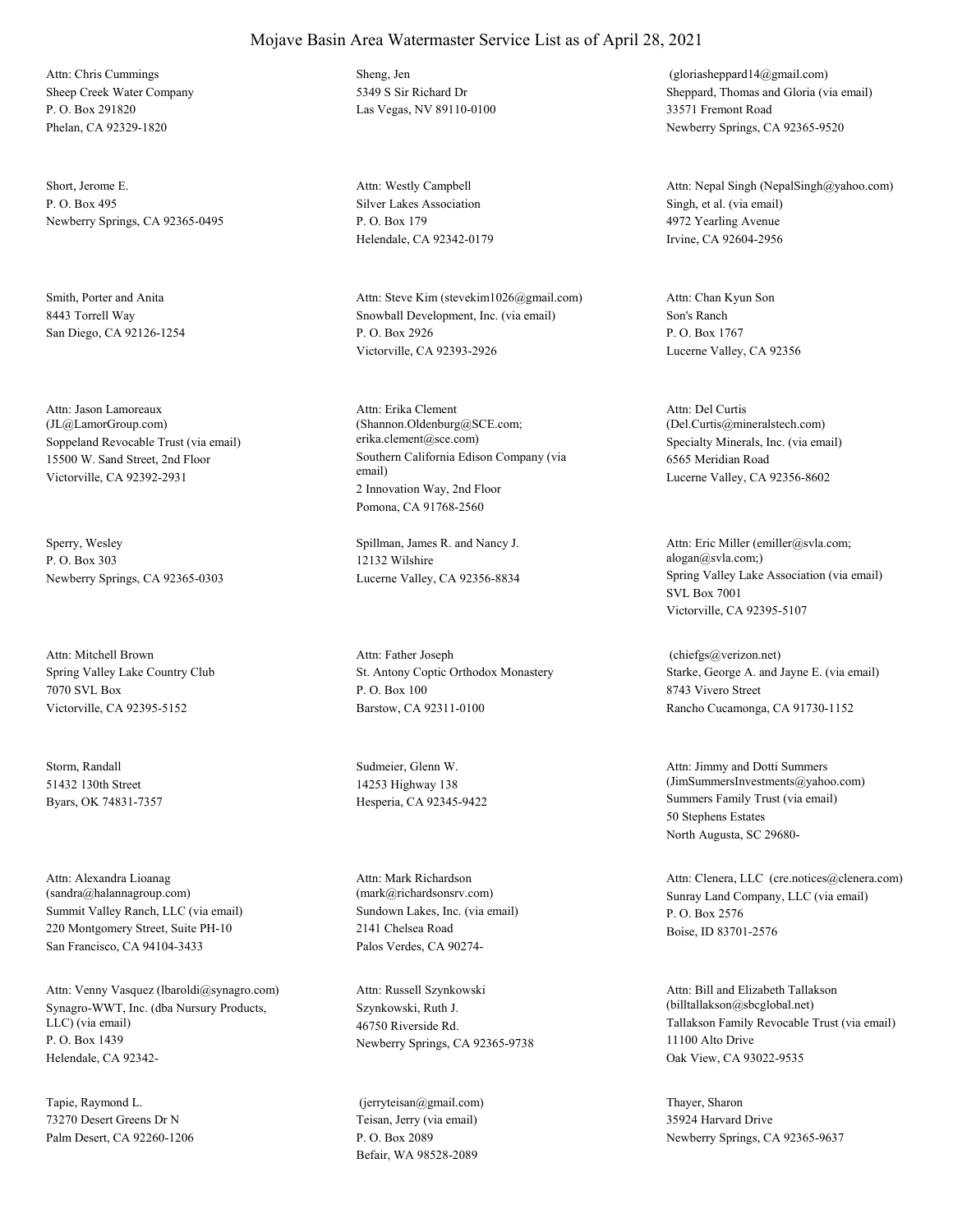The Cushenbury Trust, c/o Specialty Minerals, Inc. (via email) 6565 Meridian Road Lucerne Valley, CA 92356-8602 Attn: Del Curtis (Del.Curtis@mineralstech.com) Thomas, Stephen and Lori

Thompson Living Trust, R.L. and R.A. 9141 Deep Creek Road Apple Valley, CA 92308-8351 Attn: Rodger Thompson Thrasher, Gary

Triple H Partnership 35870 Fir Ave Yucaipa, CA 92399-9635 Attn: Jim Hoover

Union Pacific Railroad Company (via email) HC1 Box 33 Kelso, CA 92309- Attn: Aurelio Ibarra (aibarra@up.com; powen@up.com)

Van Bastelaar, Alphonse 45475 Martin Road Newberry Springs, CA 92365-9625 Attn: Dean Van Bastelaar

Van Leeuwen, John 44128 Silver Valley Road Newberry Springs, CA 92365-9588 Attn: Jacob Bootsma

Victor Valley Community College District 18422 Bear Valley Road Victorville, CA 92395-5850 Attn: John Nahlen

Victorville Water District, ID#1 (via email) P. O. Box 5001 Victorville, CA 92393-5001 Attn: Steve Ashton (sashton@victorvilleca.gov; avillarreal@victorvilleca.gov; kmetzler@victorvilleca.gov)

Wagner Living Trust 22530 Calvert Street Woodland Hills, CA 91367-1704 Attn: Joan Wagner

4890 Topanga Canyon Bl. Woodland Hills, CA 91364-4229 Attn: Stephen Thomas

14024 Sunflower Lane Oro Grande, CA 92368-9617

Troeger Family Trust, Richard H. (via email) P. O. Box 882 Wrightwood, CA 92397 Attn: Mike Troeger (mjtroeger@yahoo.com) Turner, Terry

Vaca, Andy and Teresita S. 5550 Avenue Juan Bautista Riverside, CA 92509-5613

Van Dam Family Trust, Glen and Jennifer (via email) 3190 Cottonwood Avenue San Jacinto, CA 92582-4741 Attn: Glen and Jennifer Van Dam (gvandam@verizon.net) Van Dam Revocable Trust, E and S

Vanhoops Holdings, LP 8328 Valmont Road Boulder, CO 80301-4813 Attn: Traci Hoops

Victor Valley Memorial Park 17150 C Street Victorville, CA 92395-3330 Attn: Deidra Hitt

Victorville Water District, ID#2 (via email) P. O. Box 5001 Victorville, CA 92393-5001 Attn: Steve Ashton (sashton@victorvilleca.gov; avillarreal@victorvilleca.gov; dmathews@victorvilleca.gov)

Wakula Family Trust 11741 Ardis Drive Garden Grove, CA 92841-2423 Attn: Christian Joseph Wakula

Thompson Living Trust, James A. and Sula B. 22815 Del Oro Road Apple Valley, CA 92308 Attn: Lynnette L. Thompson

Thunderbird County Water District P. O. Box 1105 Apple Valley, CA 92307-1105 Attn: Christine Bispo

48550 Riverside Drive Newberry Springs, CA 92365-9017

Valenti, Vito P. O. Box 1222 Barstow, CA 92312-1222

26599 Community Blvd. Barstow, CA 92311-9779 Attn: Eldert and Susan Van Dam

Vernola Trust, Pat and Mary Ann P. O. Box 2190 Temecula, CA 92593-2190 Attn: John Driscoll

Victorville Water District, ID#1 (via email) P. O. Box 5001 Victorville, CA 92393-5001 Attn: Arnold Villarreal (avillarreal@victorvilleca.gov; ccun@victorvilleca.gov)

Vogler, Albert H. 17612 Danbury Ave. Hesperia, CA 92345-7073

Wang, Steven (via email) 2551 Paljay Avenue Rosemead, CA 91770-3204 (Jlow3367@gmail.com)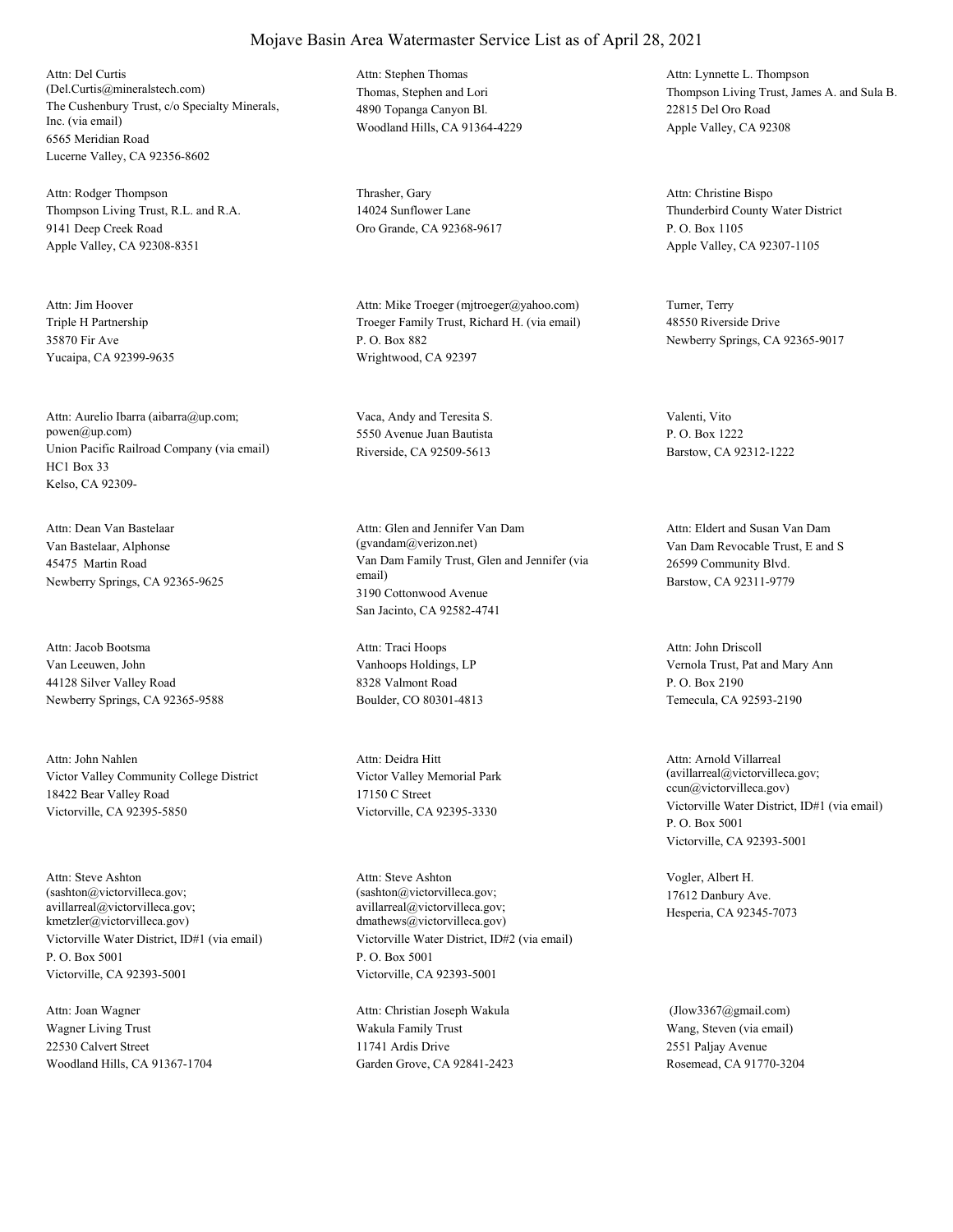Ward, Ken and Barbara (via email) 649 That Road Weiser, ID 83672-5113 Attn: Barbara Allard-Ward (kenbombero@aol.com; allardward@aol.com)

Weeraisinghe, Maithri N.  $P$ . O. Box 487 Barstow, CA 92312-0487

West, Howard and Suzy 9185 Loma Vista Road Apple Valley, CA 92308-0557

Western Horizon Associates, Inc. P. O. Box 397 Five Points, CA 93624-0397 Attn: Chung Cho Gong

Wiener, Melvin and Mariam S. 1626 N. Wilcox Avenue Los Angeles, CA 90028-6234

Witte, E. Daniel and Marcia 31911 Martino Drive Daggett, CA 92327-9752

Worsey, Joseph A. and Revae P. O. Box 422 Newberry Springs, CA 92365-0422 Attn: David A. Worsey

Aleshire & Wynder, LLP (via email) 2361 Rosecrans Avenue El Segundo, CA 90245-4916 Attn: Eric L. Dunn, Esq. (edunn@awattorneys.com) Suite 475

Atkinson, Andelson, Loya, Ruud & Romo (via email) 2151 River Plaza Drive Sacramento, CA 95833- Attn: Wesley A. Miliband, Esq. (wes.miliband@aalrr.com) Suite 300

Ward, Raymond P. O. Box 358 Newberry Springs, CA 92365-0358

Werner, Andrew J. (via email) 1718 N Sierra Bonita Ave Los Angeles, CA 90046-2231 (andrewwerner11@gmail.com)

West, Jimmie E. P. O. Box 98

Westland Industries, Inc. 520 W. Willow St. Long Beach, CA 90806-2800 Attn: Genaro Zapata

Wilshire Road Partners 9903 Santa Monica Blvd., PMB #541 Beverly Hills, CA 90212-1671 Attn: Manoucher Sarbaz

WLSR, Inc. 236 E. Country Club Drive Henderson, NV 89015-7404 Attn: Mark J. Cluff

Yang, Zilan (via email) 1108 W Valley Blvd. Alhambra, CA 91803-2477 (thechelseaco@yahoo.com)

AlvaradoSmith, APC (via email) 1 MacArthur Place Santa Ana, CA 92707-5941 Attn: Thierry R. Montoya (tmontoya@alvaradosmith.com) Suite 200

Atkinson, Andelson, Loya-Ruud & Romo 3612 Mission Inn Avenue, Upper Level Riverside, CA 92501 Attn: W.W. Miller, Esq.

Weems, Lizzie 15940 Stoddard Wells Rd Victorville, CA 92395-2800

West End Mutual Water Company P. O. Box 1732 Lucerne Valley, CA 92356 Attn: James Woody

Oro Grande, CA 92368-0098 Western Development and Storage, LLC (via email) 113 S. La Brea Ave, Floor 3 Los Angeles, CA 90036-2998 Attn: Andrew Werner (andrewwerner@westerndev.com)

> Wet Set, Inc. (via email) 3737 Birch Street, Suite 400 Newport Beach, CA 92660-2671 Attn: Thomas G. Ferruzzo (tferruzzo@ferruzzo.com)

Withey, Connie (via email) P. O. Box 3513 Victorville, CA 92393-3513 Attn: Connie Tapie (praisethelord77777@yahoo.com)

Wood, Michael and Denise (via email) P. O. Box 2716 Apple Valley, CA 92307-2716 (mdwood50@gmail.com)

Aleshire & Wynder, LLP (via email) 2361 Rosecrans Avenue El Segundo, CA 90245-4916 Attn: Christine M. Carson, Esq. (ccarson@awattorneys.com) Suite 475

American AgCredit (via email) 42429 Winchester Road Temecula, CA 92590-2504 Attn: Alison Paap (apaap@agloan.com)

Baker, Manock & Jensen 5260 N. Palm Avenue, 4th Floor Fresno, CA 93704-2209 Attn: Christopher L. Campbell, Esq.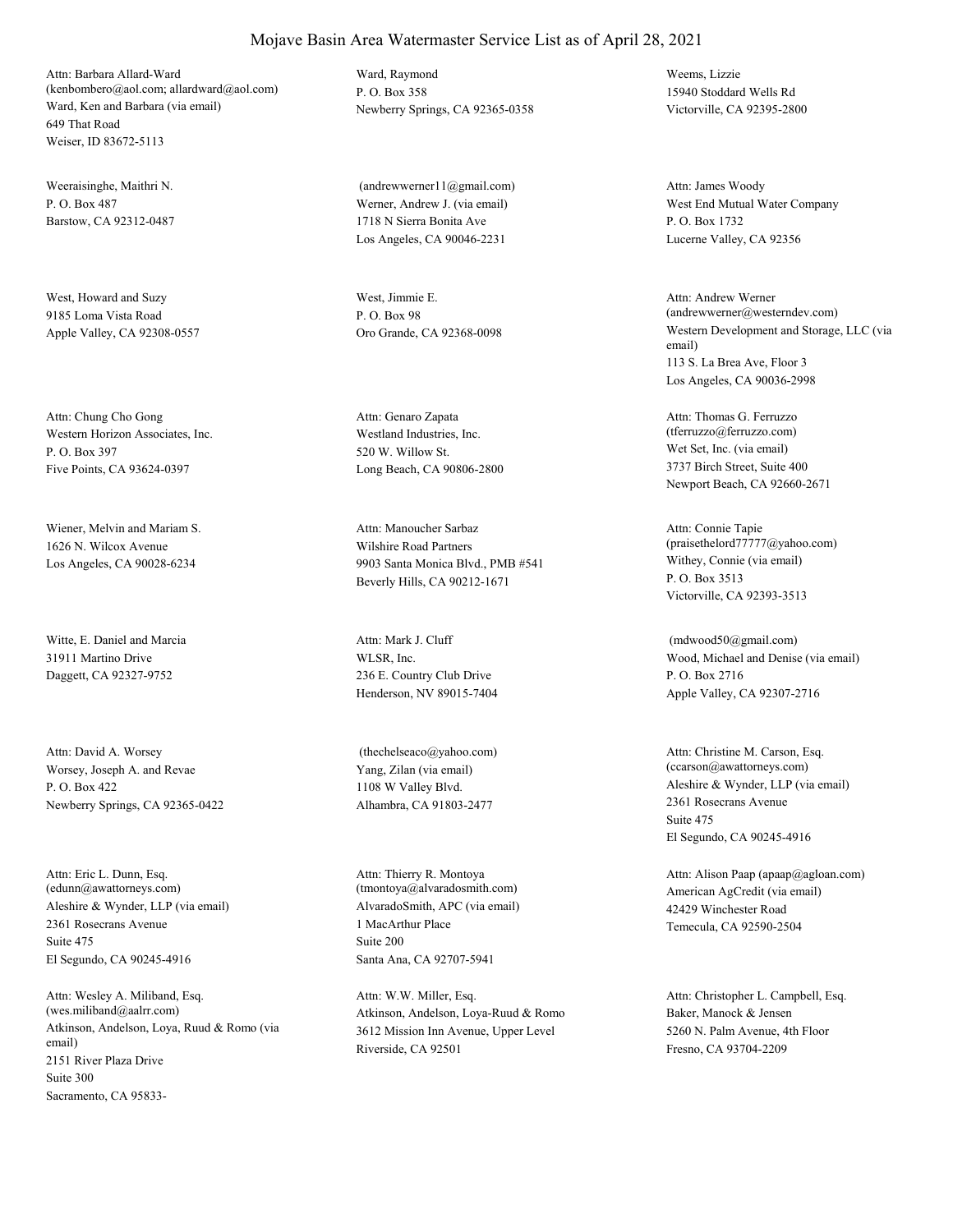Best, Best & Krieger LLP (via email) 3750 University Avenue Riverside, CA 92502-1028 Attn: Eric L. Garner, Esq. (eric.garner@bbklaw.com) 3rd Floor

Brunick, McElhaney & Kennedy PLC (via email) 1839 Commercenter West San Bernardino, CA 92423-3130 Attn: William J. Brunick, Esq. (bbrunick@bmklawplc.com) P.O. Box 13130

California Farm Bureau Federation 2300 River Plaza Drive Sacramento, CA 95833 Attn: Nancy McDonough

County of San Bernardino, County Counsel (via email) 385 N. Arrowhead Avenue, 4th Floor San Bernardino, CA 92415-0140 Attn: Dawn Martin (Dawn.Martin@cc.sbcounty.gov) Covington & Crowe

Department of Justice (via email) 300 S. Spring Street, Suite 1700 Los Angeles, CA 90013 Attn: Noah GoldenKrasner, Dep (Noah.GoldenKrasner@doj.ca.gov)

Ferruzzo & Ferruzzo, LLP (via email) 3737 Birch Street, Suite 400 Newport Beach, CA 92660 Attn: Thomas G. Ferruzzo, Esq. (tferruzzo@ferruzzo.com)

Gresham, Savage, Nolan & Tilden, LLP 550 E Hospitality Ln, Ste. 500 San Bernardino, CA 92408-4208 Attn: Derek Hoffman, Esq.

Kasdan, LippSmith Weber Turner, LLP (via email) 19900 MacArthur Blvd., Suite 850 Irvine, CA 92612- Attn: Michael Turner, Esq. (mturner@kasdancdlaw.com)

Law Offices of Robert C. Hawkins (via email) 14 Corporate Plaza, Suite 120 Newport, CA 92660 Attn: Robert C. Hawkins, Esq. (rhawkins@earthlink.net) McCormick, Kidman & Behrens

Best, Best & Krieger LLP (via email) P.O. Box 1028 Riverside, CA 92502- Attn: Piero C. Dallarda, Esq. (piero.dallarda@bbklaw.com)

Caldwell & Kennedy 15476 West Sand Street Victorville, CA 92392 Attn: Terry Caldwell, Esq.

Caufield & James, LLP (via email) 2851 Camino Del Rio South, Suite 410 San Diego, CA 92108- Attn: Jeffery L. Caufield, Esq.

1131 West 6th Street Ontario, CA 91762 Attn: Robert E. Dougherty, Esq. Suite 300

Department of Justice (via email) 300 S. Spring Street, Suite 1702 Los Angeles, CA 90013 Attn: Marilyn Levin, Dep (Marilyn.Levin@doj.ca.gov) Ducommun, Inc.

Golden State Water Company (via email) 160 W. Via Verde, Suite 100 San Dimas, CA 91773- Attn: Toby Moore, PhD, PG, CHG (TobyMoore@gswater.com)

Gutierrez, Preciado & House 3020 E. Colorado BLVD Pasadena, CA 91107-3840 Attn: Calvin R. House, Esq.

Lagerlof, Senecal, Gosney & Kruse, LLP (via email) 301 N. Lake Avenue, 10th Floor Pasadena, CA 91101-5123 Attn: Thomas S. Bunn, Esq. (TomBunn@lagerlof.com) Law Offices of Fred J. Knez

695 Town Center Drive, Suite 400 Costa Mesa, CA 92626-7187 Attn: Arthur G. Kidman, Esq.

Brownstein Hyatt Farber Schreck, LLP (via email) 1021 Anacapa Street, 2nd Floor Santa Barbara, CA 93101-2102 Attn: Stephanie Osler Hastings, Esq. (SHastings@bhfs.com)

California Department of Transportation 100 South Main Street, Suite 1300 Los Angeles, CA 90012-3702 Attn: Alexander Devorkin, Esq.

(Jeff@caufieldjames.com) Colantuono, Highsmith & Whatley, PC 300 South Grand Avenue, Ste 2700 Los Angeles, CA 90071-3137 Attn: Michael G. Colantuono, Esq.

> Cox, Castle & Nicholson 2049 Century Park East, 28th Floor Los Angeles, CA 90067 Attn: Ed Dygert, Esq.

23301 S. Wilmington Avenue Carson, CA 90745 Attn: James S. Heiser, Esq.

Green de Bortnowsky, LLP (via email) 30077 Agoura Court, Suite 210 Agoura Hills, CA 91301-2713 Attn: Michelle McCarron (mmccarron@gdblawoffices.com; andre@gdblawoffices.com)

Hill, Farrer & Burrill 300 S. Grand Avenue, 37th Floor Los Angeles, CA 90071 Attn: Curtis Ballantyne, Esq. 1 California Plaza

6780 Indiana Ave, Ste 150 Riverside, CA 92506-4253 Attn: Fred J. Knez, Esq.

Mojave Basin Area Watermaster (via email) 13846 Conference Center Drive Apple Valley, CA 92307 Attn: Valerie L. Wiegenstein (watermaster@mojavewater.org)